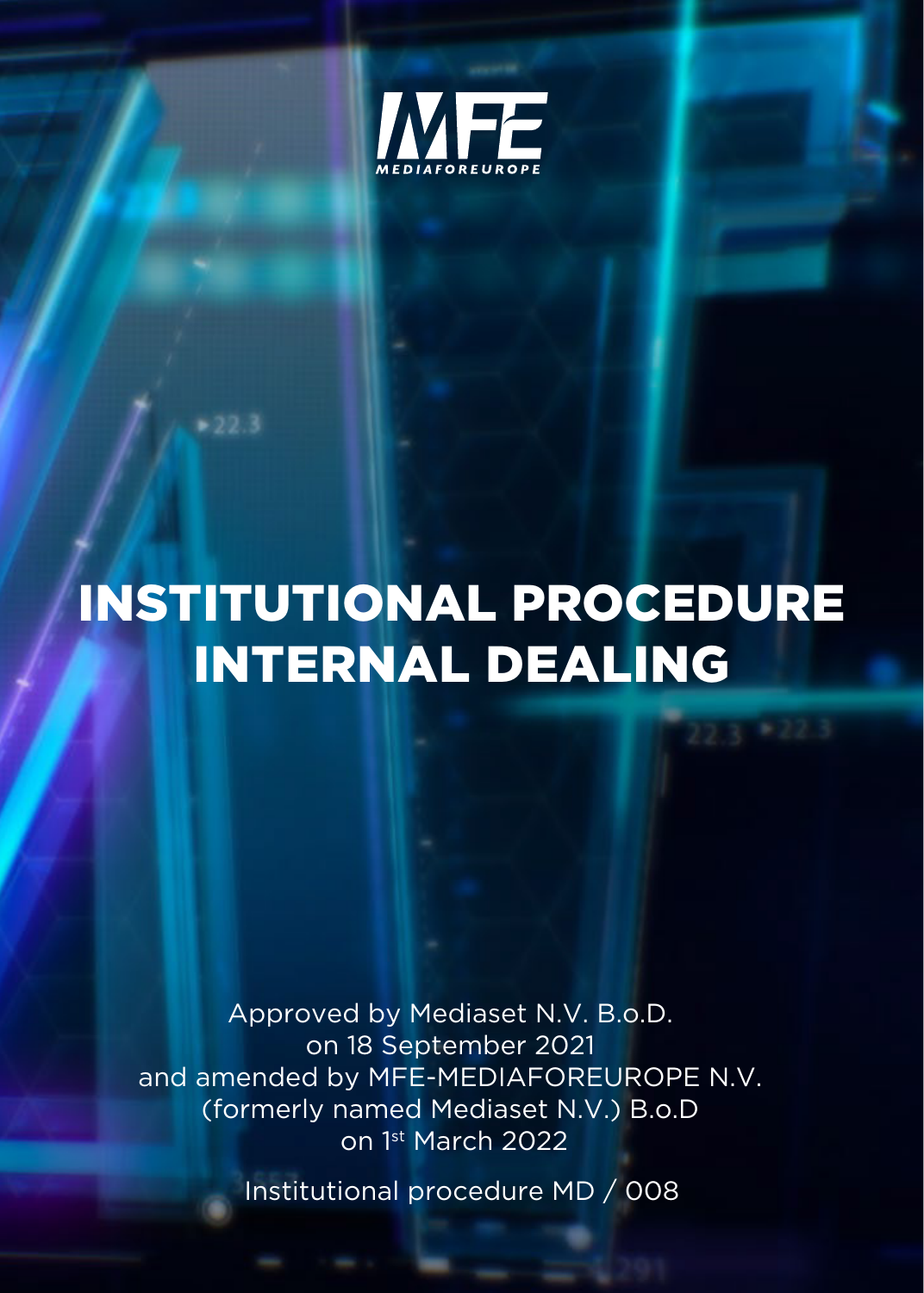

# INSTITUTIONAL PROCEDURE INTERNAL DEALING

(formerly named Mediaset N.V.) B.o.D on 1st March 2022 on 1st March 2022Approved by Mediaset N.V. B.o.D. on 18 September 2021 and amended by MFE-MEDIAFOREUROPE N.V.

Institutional procedure MD / 008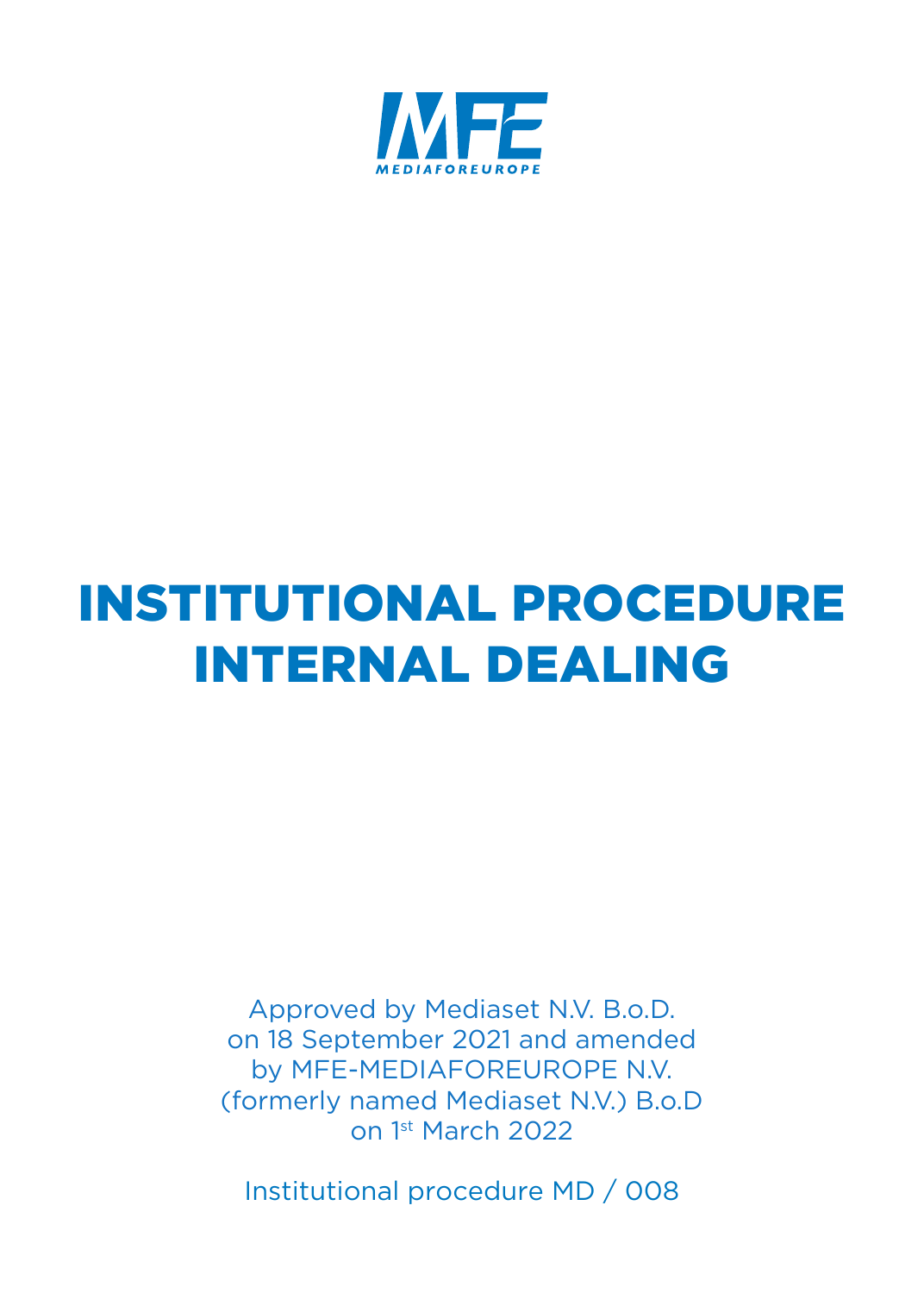# **CONTENTS**

| 1.                    |                                                |  |
|-----------------------|------------------------------------------------|--|
| 2.                    |                                                |  |
| 3.                    |                                                |  |
| $\mathcal{A}_{\cdot}$ | Relevant Parties and the People Closely Linked |  |
|                       |                                                |  |
| 5.                    |                                                |  |
| 6.                    | Notification requirements for transactions  6  |  |
| 7 <sub>1</sub>        | Terms and methods of communication to the      |  |
|                       |                                                |  |
| 8.                    |                                                |  |
| 9.                    |                                                |  |
| 10.                   |                                                |  |
| 11.                   |                                                |  |
| 12.                   | Disclosure to Closely Linked Persons  10       |  |
| 13.                   |                                                |  |
| 14.                   |                                                |  |
| 15.                   |                                                |  |
| 16.                   |                                                |  |
| 17.                   |                                                |  |
| 18.                   |                                                |  |
| 19.                   |                                                |  |
|                       |                                                |  |
|                       |                                                |  |
|                       |                                                |  |
|                       |                                                |  |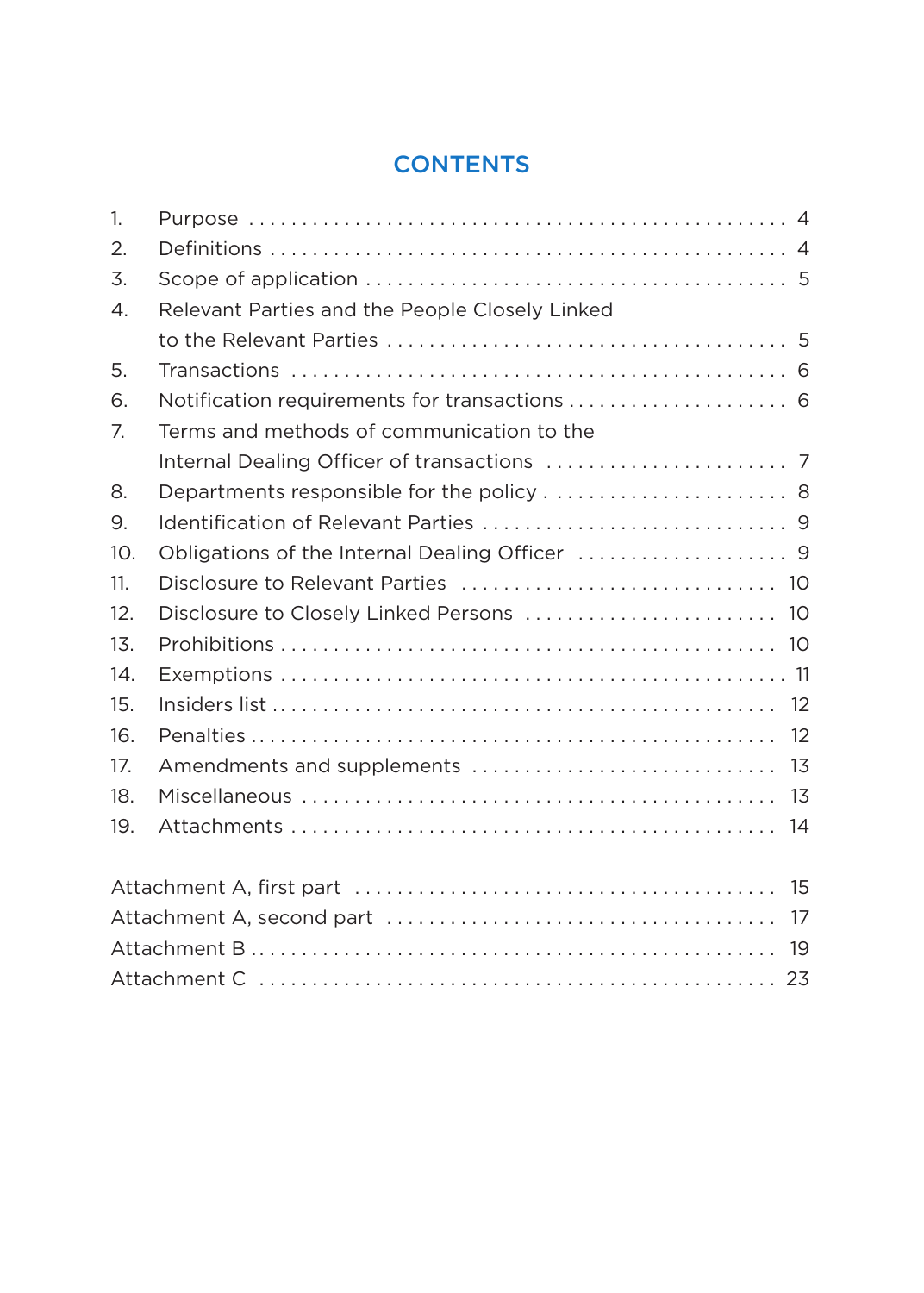#### 1. PURPOSE

This Policy (hereinafter the "Policy") is issued by MFE-MEDIAFOREUROPE N.V. pursuant to Article 19 of Regulation (EU) No. 596/2014 on market abuse, Articles 7 et seq of Delegated Regulation (EU) No.

2016/522 and Implementing Regulation (EU) 2016/523. The Policy is intended to regulate, with binding effect, the conclusion, including through third parties, of transactions in financial instruments of the Company by relevant parties and persons closely linked to them as well as the related disclosures.

The Policy (i) is an essential component of the internal control and risk management system of Mediaset, (ii) forms part of the rules and requirements adopted by Mediaset.

#### 2. DEFINITIONS

- Shares: the ordinary shares A and ordinary shares B of Mediaset.
- Equity Instruments: Shares, depositary receipts for Shares, transferable securities to acquire Shares and/or options to acquire Shares.
- Mediaset or Company: MFE-MEDIAFOREUROPE N.V.
- MAR Regulations: Regulation (EU) No. 596/2014 on market abuse, Delegated Regulation (EU) No. 2016/522 and Implementing Regulation (EU) 2016/523.
- Transactions: the transactions specified in Article 5 and Attachment A, first part.
- Closely Linked Persons: the persons indicated in paragraph 4.2 below.
- Internal Dealing Officer: the Head of the Corporate Affairs Department of Mediaset.
- Relevant Parties: the persons indicated in paragraph 4.1 below.
- Financial Instruments: (i) Shares, (ii) debt instruments, (iii) derivative instruments, (iv) financial instruments related to the instruments referred to in the foregoing points (i) and (ii) of the Company and the other instruments listed in Attachment A, second part.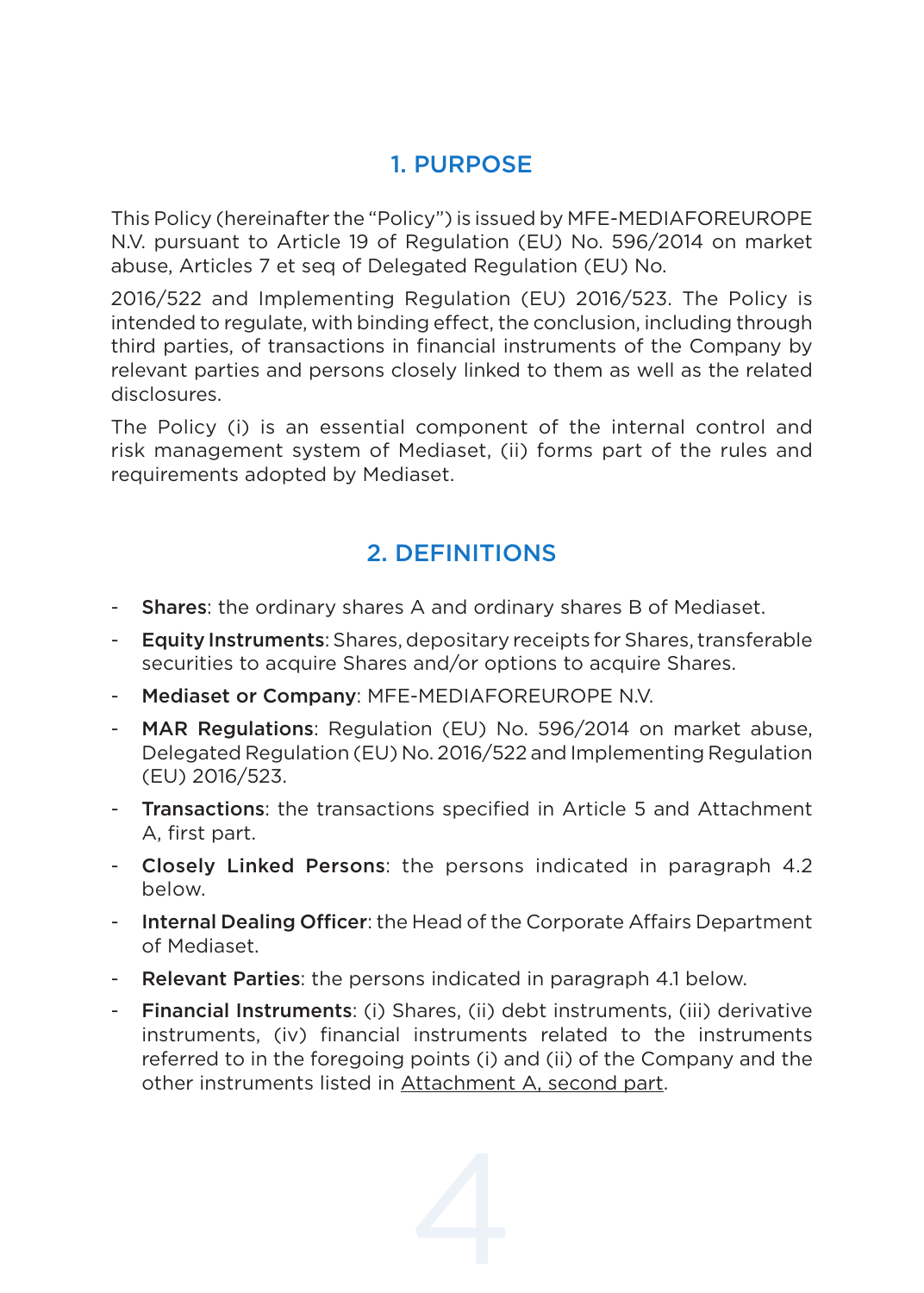- Inside Information: Information which is (i) of a precise nature, (ii) which has not been made public, (iii), relating, directly or indirectly, to Mediaset or it's Financial Instruments and (iv) which, if it were made public, would be likely to have a significant effect on the prices of the Financial Instruments or on the price of related derivative Financial Instruments.

#### 3. SCOPE OF APPLICATION

Subject to the Policy are Relevant Parties and Persons Closely Linked to them, identified in accordance with Article 4, as well as the functions responsible for managing the Policy itself.

# 4. RELEVANT PARTIES AND THE PERSONS CLOSELY LINKED TO RELEVANT PARTIES

- 4.1 The following parties are Relevant Parties:
- i) the members of the Board of Directors of Mediaset (hereinafter each a "Board Member");
- ii) the managers who have regular access to Inside Information related directly or indirectly to the Company and are authorised to take or partake in management decisions that could affect the evolution and future prospects of Mediaset (hereinafter each a "Manager").

4.2 Pursuant to and for the purposes of the Policy the following parties are considered Persons Closely Linked to the Relevant Parties:

- i) a spouse or a partner considered to be equivalent to a spouse;
- ii) a dependent child, including dependent children of the other spouse or partner;
- iii) a relative or similar who has shared the same household for at least one year as at the date of the transaction in question;
- iv) a legal person, company, trust or partnership whose managerial responsibilities are discharged by a Relevant Party or a person referred to in the foregoing points i), ii) and iii), or directly or indirectly controlled by such person or set up for their benefit or whose economic interests are substantially equivalent to those of such person.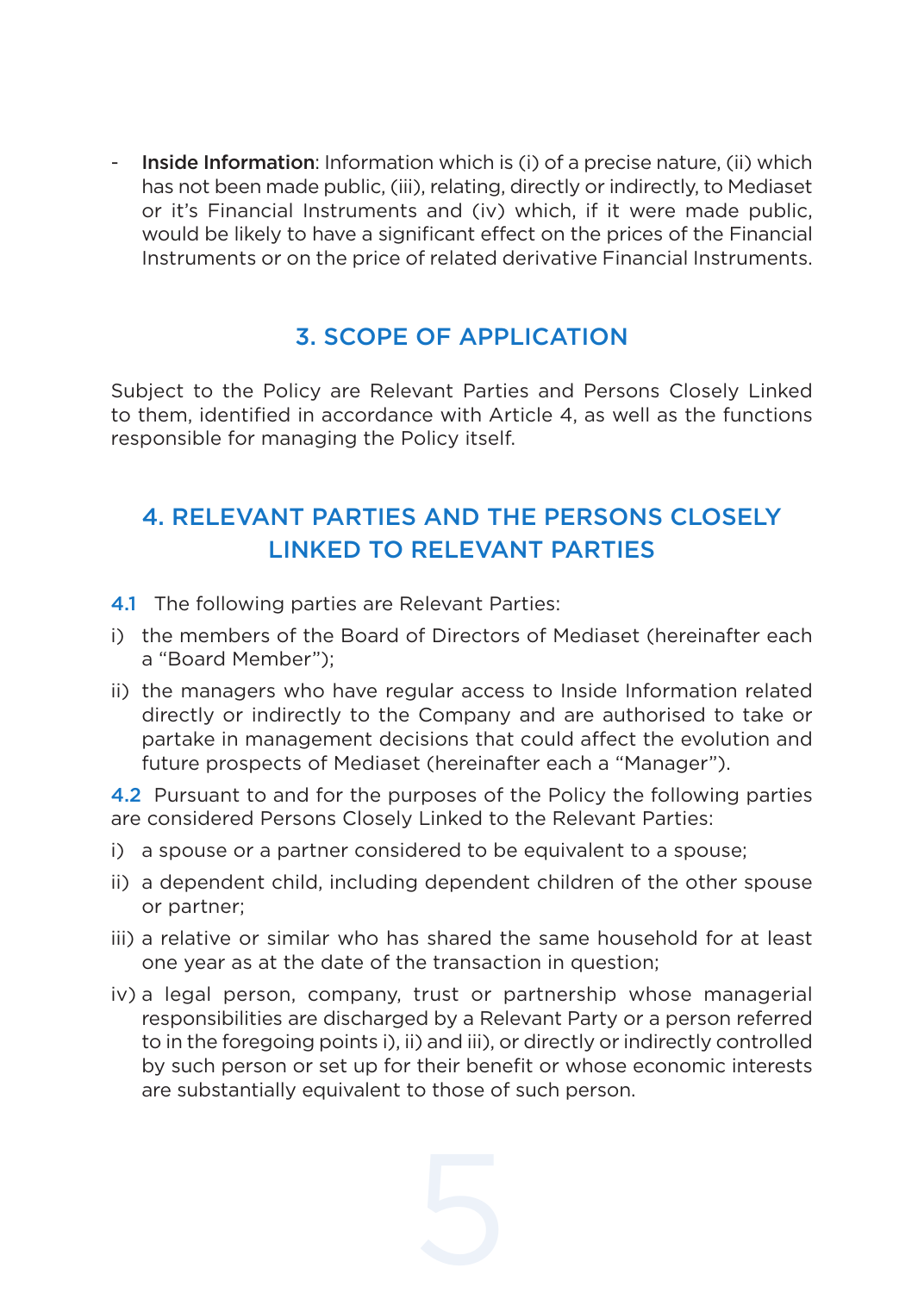#### 5. TRANSACTIONS

The Policy covers transactions involving the purchase, sale, subscription or exchange of Financial Instruments made by, or on behalf of, Relevant Parties and/or Persons Closely Linked to them.

The transactions covered by the Policy include the transactions listed in Attachment A, first part.

# 6. OBLIGATIONS OF COMMUNICATION OF TRANSACTIONS

6.1 The Relevant Party (and those Persons Closely Linked to them) must inform the Company, in the person of the Internal Dealing Officer of each transaction concerning Financial Instruments, for their subsequent communication to the public within the terms and the procedures set forth in Article 7.

6.2 The Relevant Party (and those Persons Closely Linked to them) must also inform Autoriteit Financiële Markten (hereinafter the "AFM") of each transaction concerning Financial Instruments. This communication can be made independently by the Board Member.

6.3 The Relevant Party (and those Persons Closely Linked to them) must instruct any person arranging or executing transactions on his or her behalf, such as an individual portfolio manager, to timely inform him of any transaction or change that is notifiable hereunder.

#### 6.4 Board Members

a) Any Transaction by, or on behalf of, a Board Member in Equity Instruments must be notified to the AFM through that Board Member's personal online account with the AFM (the Loket AFM) without delay. For this purpose, a Transaction shall be understood as any change in Equity Instruments or voting rights attached thereto, held either directly or indirectly by the relevant Board Member (including, for example, grants, vestings, sales, acquisitions and exercises).

'Without delay' means that the time between the moment the Board Member becomes aware or should be aware of a transaction, and the moment the AFM receives the notification, must be as short as possible given the circumstances. The AFM will strictly verify whether the notification was made without delay.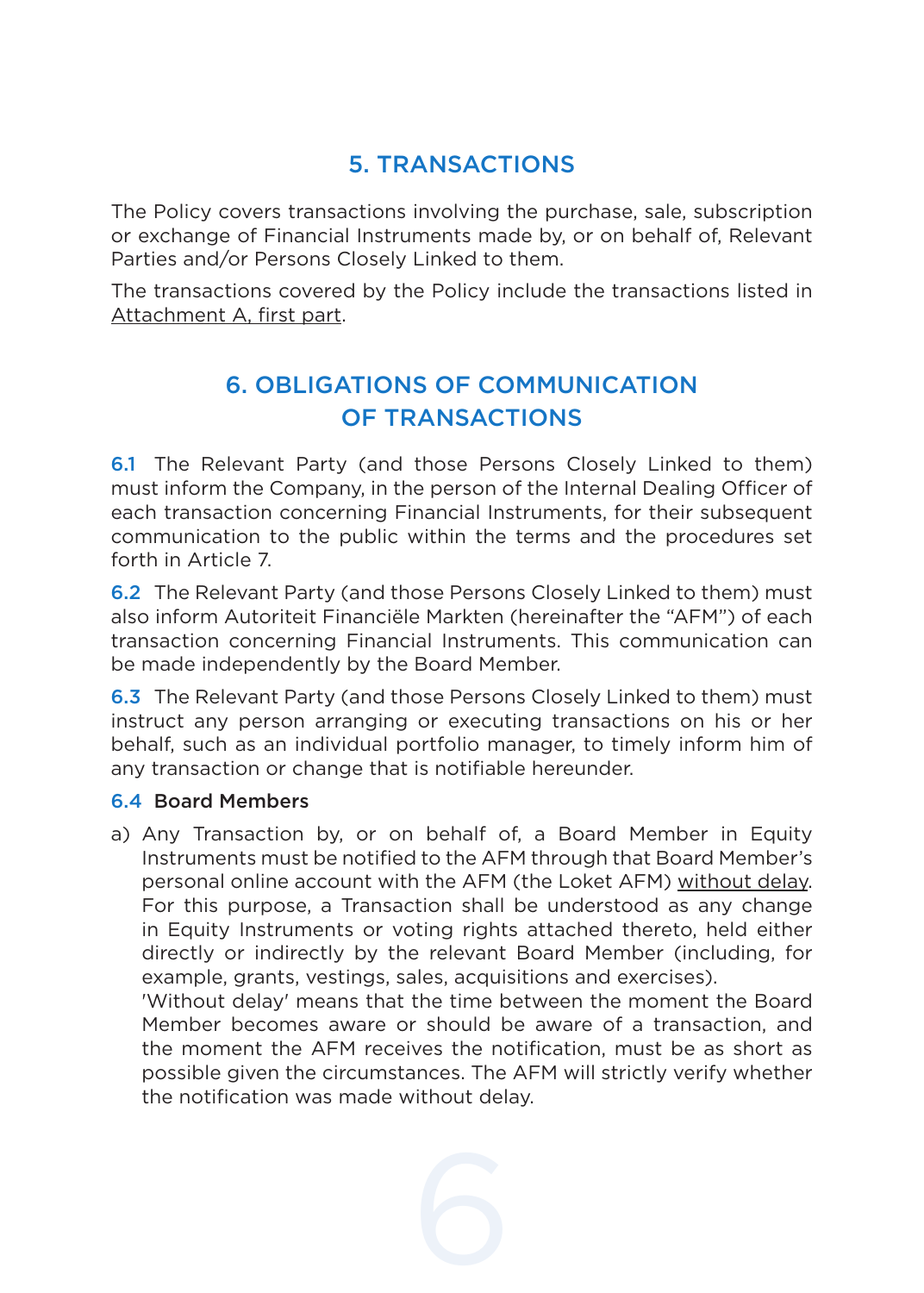- b) Upon appointment of a new member to the Board of Directors, such new Board Member must notify the AFM of it's Equity Instruments held at the time of appointment within two weeks after appointment.
- c) In case of a Transaction by, or on behalf of, a Board Member in Financial Instruments other than Equity Instruments, the notification must be made similar to a Manager's Transaction in accordance with 6.4 below, in deviation from the above.

#### 6.5 Managers and Persons Closely Linked

Any Transaction by, or on behalf of, a Manager or any Persons Closely Linked to a Relevant Party must be notified to the AFM by sending the communication form provided in Attachment B (the "Communication Form") no later than 3 (three) working days following the date of the Transaction.

The communication form must be sent to AFM by certified e-mail, at the email address melden@afm.nl, specifying the subject "MAR Internal Dealing".

6.6 Notifications to AFM, upon written request to that effect from the Relevant Party, may be made by the Company on behalf of the Relevant Party.

6.7 Transactions (other than Transactions by or on behalf of, Board Members in Equity Instruments), need not be notified (in accordance with paragraph 6.5 above) as long as the total amount does not reach five thousand euros (€ 5000), or the highest amount provided by the regulatory applicable at the time, by the end of the calendar year. The amount of five thousand euros (€5000), or the highest amount set out in the legislation applicable at the time, is calculated by adding up - without any offsetting - the Transactions performed. The Relevant Party is advised to first contact the Internal Dealing Officer to assess whether reliance on this exemption is appropriate.

## 7. TERMS AND METHODS OF COMMUNICATION OF TRANSACTIONS TO THE INTERNAL DEALING OFFICER

7.1 The Relevant Party shall notify the Internal Dealing Officer of the Transactions made by it and/or Persons Closely Linked with it, or on its behalf or on behalf of one or more of them, and as soon as possible on the date of the Transaction.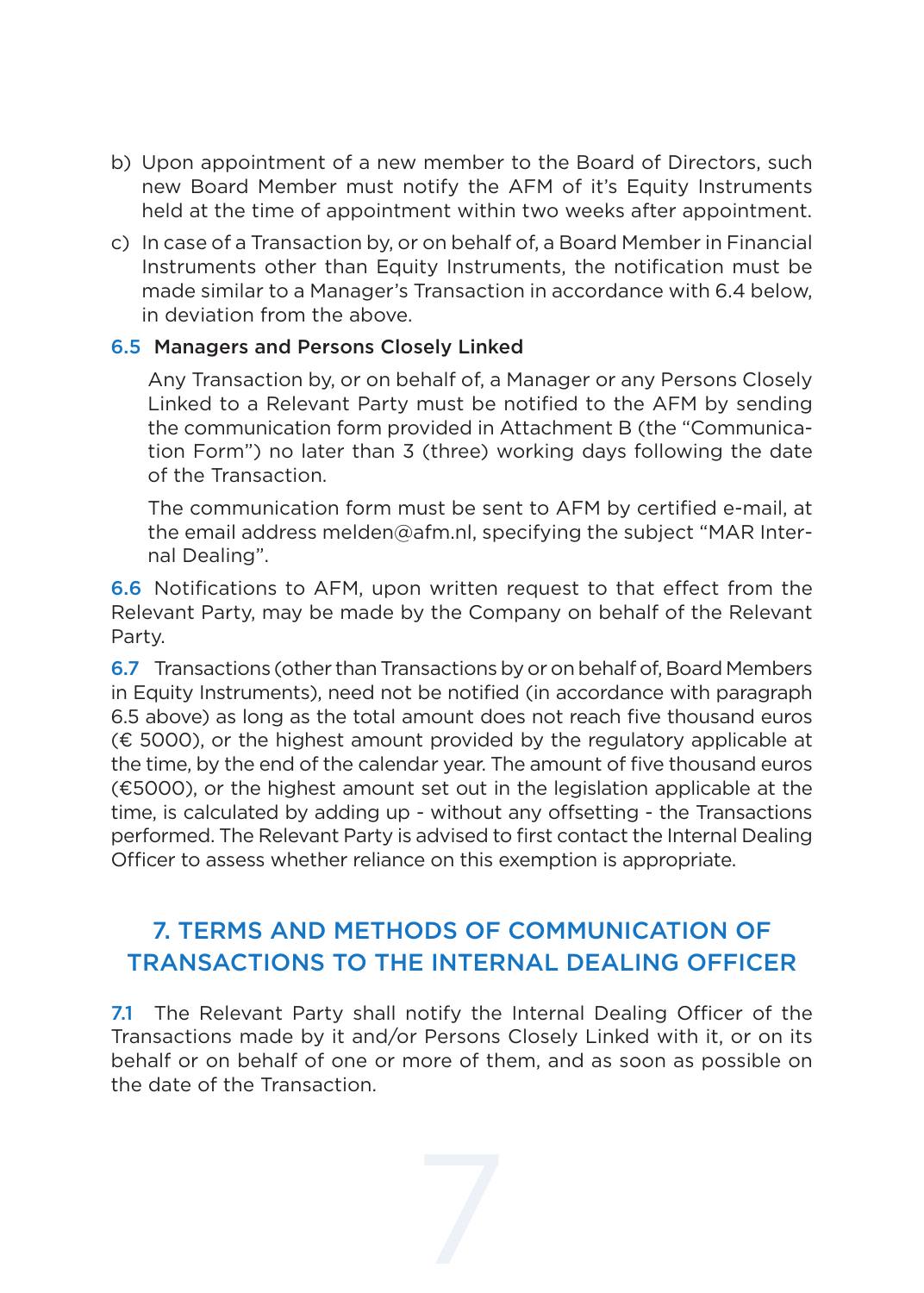7.2 For notification in accordance with Article 6.5 above, the communication referred to in Article 7.1, the Relevant Party must use the communication form set out in Attachment B (the "Communication Form") and transmit this Form by e-mail at the following addresses:

emanuela.bianchi@mediaset.it

sara alberton@mediaset.it

barbara.corvi@mediaset.it

fabrizio.mariani@mediaset.it

The transaction that took place must also be notified by telephone to one of the following contacts:

| Emanuela Bianchi | 02-25149588 |
|------------------|-------------|
| Sara Alberton    | 02-25149834 |
| Barbara Corvi    | 02-25146717 |
| Fabrizio Mariani | 02-25148328 |

Where it is not possible to use e-mail, the following obligations may be fulfilled, in each case giving notice by telephone to the contacts indicated above, with hand delivery to:

Corporate Affairs Department, MFE-MEDIAFOREUROPE N.V., Viale Europa no. 48 - 20093 Cologno Monzese (MI)

7.3 The Communication Form must contain all the information listed in Attachment B and must be signed by the Relevant Party. The purchase and sales transactions must not be aggregated or netted on the Communication Form.

#### 8. FUNCTIONS RESPONSIBLE FOR PROCEDURE

8.1 The Board of Directors shall perform the activities as set out in Article 9 below.

8.2 The Internal Dealing Officer shall perform the activities as set out in Article 10 below.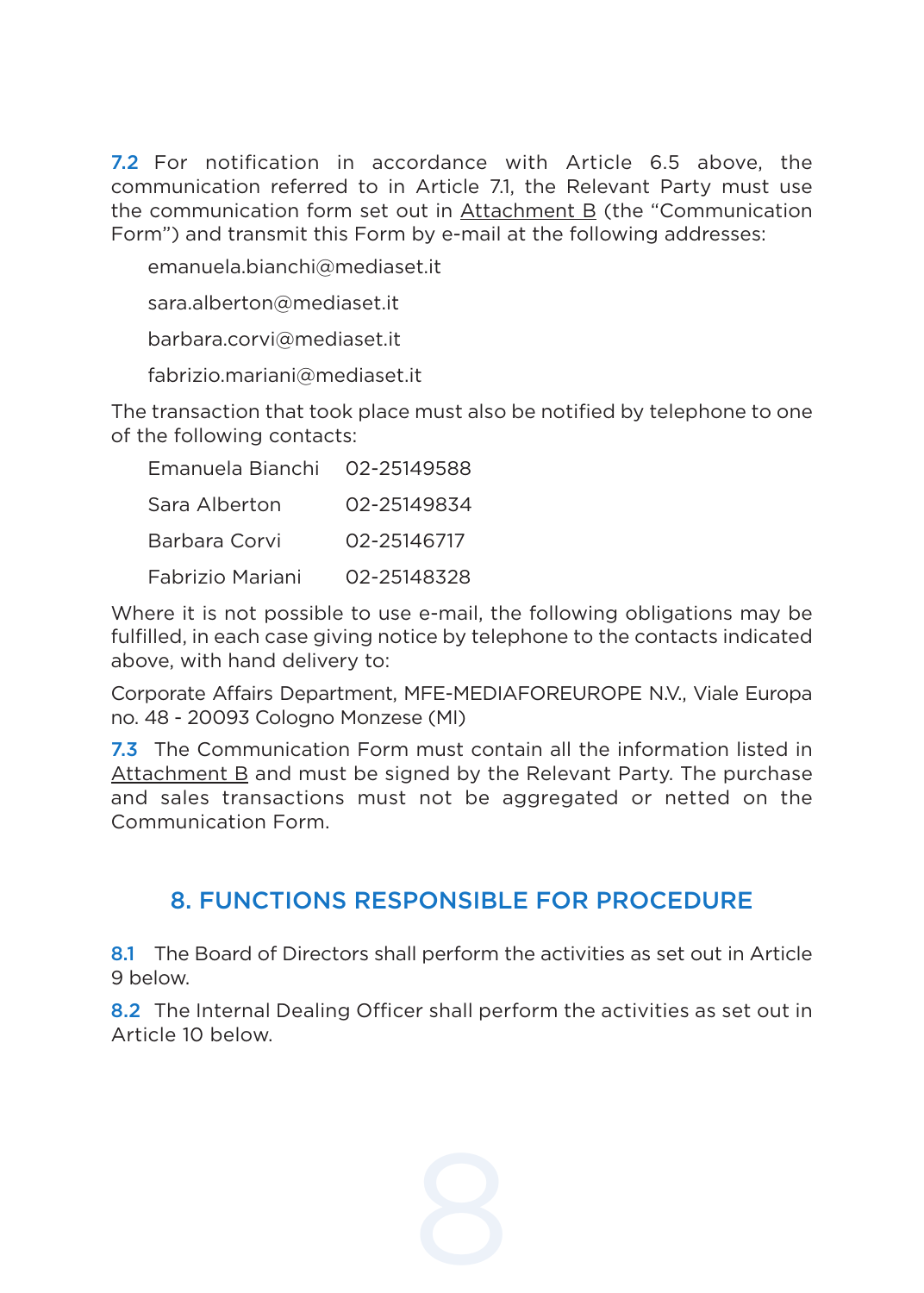## 9. IDENTIFICATION OF RELEVANT PARTIES

9.1 The Board of Directors, based on the corporate organisation and the system of delegating powers adopted by the Company, shall promptly identify the Relevant Parties indicated in the foregoing Article 4.1, ii).

9.2 Once a Relevant Party has been identified by the Board of Directors pursuant to the foregoing Article 9.1, the Chairman of the Board of Directors shall provide the name without delay to the Internal Dealing Officer, who shall update the list of Relevant Parties and promptly inform the person concerned in compliance with Article 11 below.

## 10. OBLIGATIONS OF THE INTERNAL DEALING OFFICER

The Internal Dealing Officer:

- i) shall provide and update the list of names of Relevant Parties and Persons Closely Linked to Relevant Persons;
- ii) shall inform the Relevant Parties of their identification and sends them a copy of the Policy, sending it to their certified email address or via email or another computer tool that guarantees confirmation that it has been received and read;
- iii) shall notify the AFM, upon receipt of the notification referred to in Article 7 and if so requested by the Relevant Party, and the public of the information received by the end of the day on the date of receipt. The Internal Dealing Officer shall make the communication available on the Company's website;
- iv) shall further notify the AFM, upon the resignation of any member of the Board of Directors of such resignation by sending an email to melden@afm.nl;
- v) shall systematically file the documentation concerning the identification of Relevant Parties and Persons Closely Linked to Relevant Parties, the updated list of the aforementioned parties and the documentation relating to Transactions communicated to AFM and to the public;
- vi) shall monitor the changes of the regulations on internal dealing.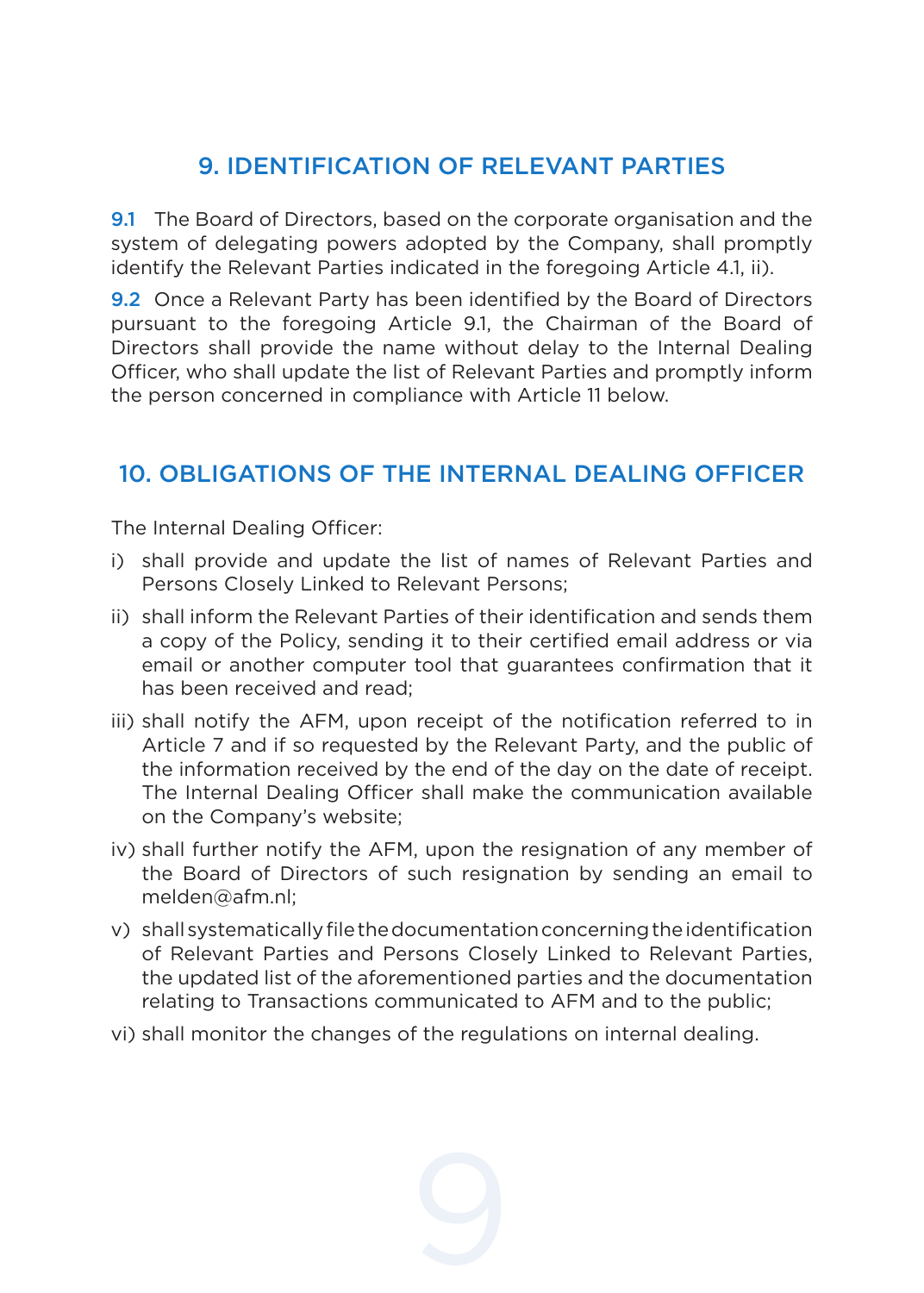# 11. DISCLOSURE TO RELEVANT PARTIES

11.1 The Internal Dealing Officer shall promptly inform any Relevant Party of their identification, by notification under the foregoing Article 10, point ii).

11.2 The Relevant Party must return to the Officer the acceptance referred to in Attachment C, together with a copy of the Internal Dealing Policy, to the addresses indicated in Article 7.2, within 7 days of their appointment or of the notification of their identification under the foregoing Article 11.1. All documents must be signed by the Relevant Party.

## 12. DISCLOSURE TO CLOSELY LINKED PERSONS

12.1 Each Relevant Party shall inform, in writing, the Persons Closely Linked to them of their condition and of the consequent obligations concerning Internal Dealing, sending these people a copy of the Policy and ensure that they subscribe to the acknowledgement and acceptance of the Internal Dealing Policy and fulfil their obligations as applicable.

The Relevant Parties shall notify the Company of any change in the list of Persons Closely Linked to them, through a signed communication.

12.2 The Relevant Parties shall retain a copy of the communication made to the Closely Linked Persons and of the Policy, signed to show receipt and acceptance by the recipients.

# 13. PROHIBITIONS

13.1 It is prohibited for Relevant Parties to carry out Transactions in the 30 calendar days preceding the announcement of the annual financial statements and half-year financial report that the Company publishes in accordance with the law or voluntarily ("Black-Out Periods").

13.2 Any Relevant Person who has Inside Information is prohibited from conducting, cancelling, amending or recommending any Transaction in Financial Instruments, subject to the exceptions provided for by applicable law (and in those cases only with the prior written approval of the Internal Dealing Officer).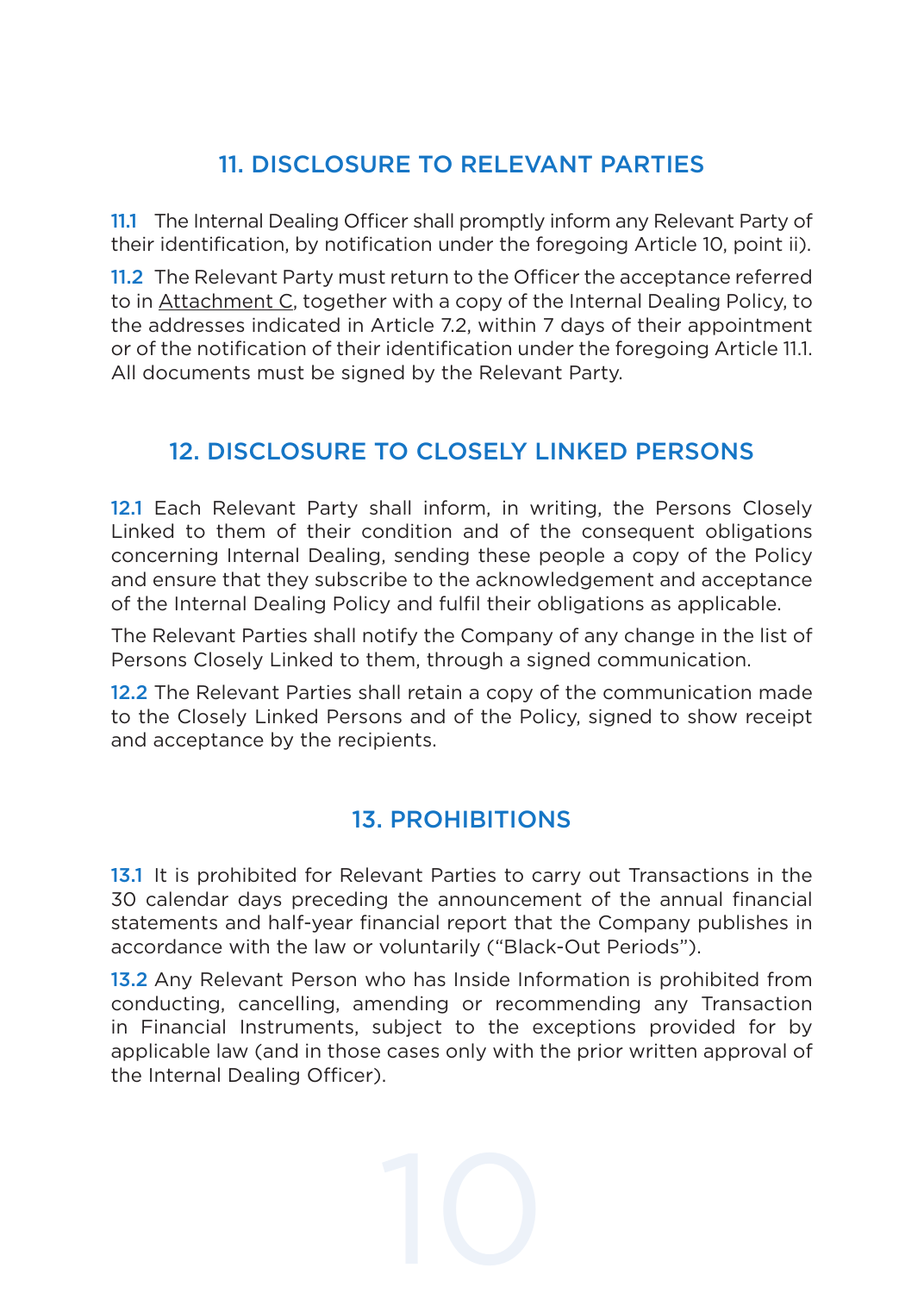13.3 Any Relevant Person who has Inside Information is prohibited from recommending or inducing third parties to directly or indirectly executing or attempting to execute a transaction relating to Financial Instruments.

13.4 Any Relevant Person is prohibited from unlawfully disclosing Inside Information to a third party, unless the disclosure is made strictly as part of the Relevant Person's normal exercise of his employment, duty or function within the Company and the recipient of the Inside Information is under an obligation of confidentiality.

13.5 Any Relevant Person is prohibited from engaging in hedging transactions, including transactions involving options, puts, calls, prepaid variable forward contracts, equity swaps, collars and exchange funds or other derivatives, that are designed to hedge or speculate on any change in the market value of Financial Instruments.

#### 14. EXEMPTIONS

14.1 The Company may, from time to time, exempt a Relevant Party from the prohibition referred to in the foregoing Article 13.1 and authorise a Relevant Party to perform Transactions during a Black-Out Period:

- i) based on an assessment, case by case, in the presence of exceptional circumstances of personal necessity, with adequate reasons given by the person concerned of such serious financial difficulties (as specified in Article 19(12) of Regulation (EU) No 596/2014), provided that the Relevant Party is able to demonstrate that the specific Transaction cannot be carried out at another time other than during the Black-Out Period: the Relevant Party must notify the application at least eight days prior to the carrying out of the Transaction; or
- ii) in other cases specified in Article 9 of the Delegated Regulation (EU) 2016/522.

14.2 The assessment for the exemptions referred to in Article 14.1 shall be submitted to the Board of Directors which, to this end, shall be supported by the Internal Dealing Officer.

14.3 The prohibition under 13.2 does not apply if a transaction is carried out in discharge of an obligation that has become due in good faith (and not to circumvent the insider dealing prohibition or for any other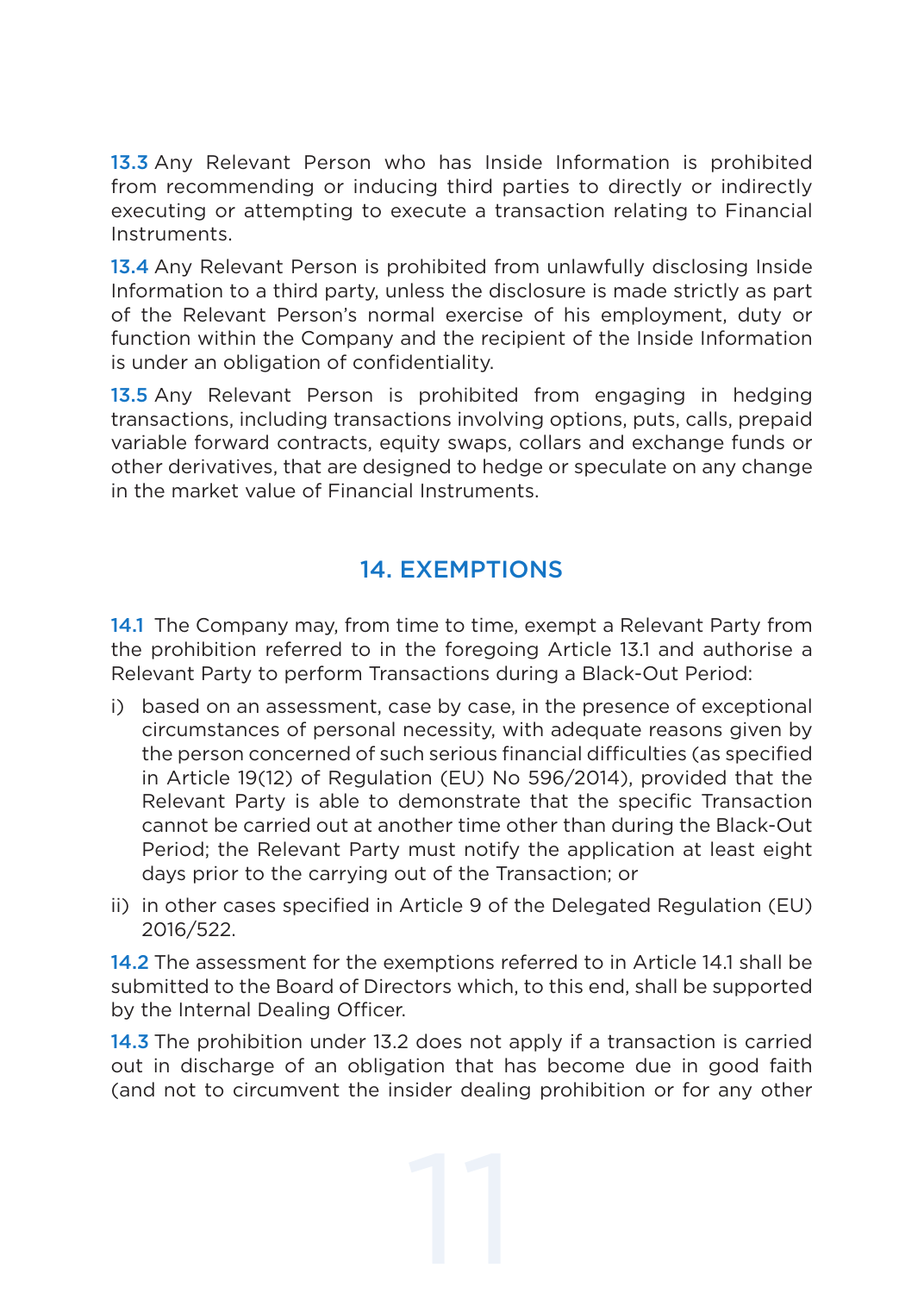illegitimate reason) and where (a) the obligation results from an order placed or an agreement concluded, or (b) the transaction is carried out to satisfy a legal or regulatory obligation that arose, before the Relevant Person concerned possessed Inside Information.

#### 15. INSIDERS LIST

15.1 The Internal Dealing Officer shall maintain a list of Relevant Persons and other persons, who have access to Inside Information and who are working for the Company under a contract of employment, or otherwise performing tasks through which they have access to Inside Information (the "Insiders List") in accordance with the requirements under applicable law.

15.2 Any Relevant Person may not directly or indirectly conduct, cancel or amend a transaction in Financial Instruments if that Relevant Person is included on the Insiders List, regardless of whether that Relevant Person possesses Inside Information, unless the Internal Dealing Officer has (a) indicated differently, or (b) granted dispensation. A request for dispensation shall be made in writing and shall be supported by reasons and dispensation will only be granted by Internal Dealing Officer after consultation with the Board of Directors.

15.3 The Company may provide information from the Insiders List to any competent authorities upon their request. Information of the Insiders List will not be supplied to other parties, except when required or allowed by law or if a legitimate interest of the Company requires this.

# 16. PENALTIES

16.1 Failure to comply with the obligations and prohibitions referred to in the foregoing Articles may entail the application on employees of the disciplinary measures envisaged by the contractual rules in force. For other parties, the Board of Directors reserves the right to decide whether any further action, including the proposal to the Shareholders' Meeting of revocation for just cause.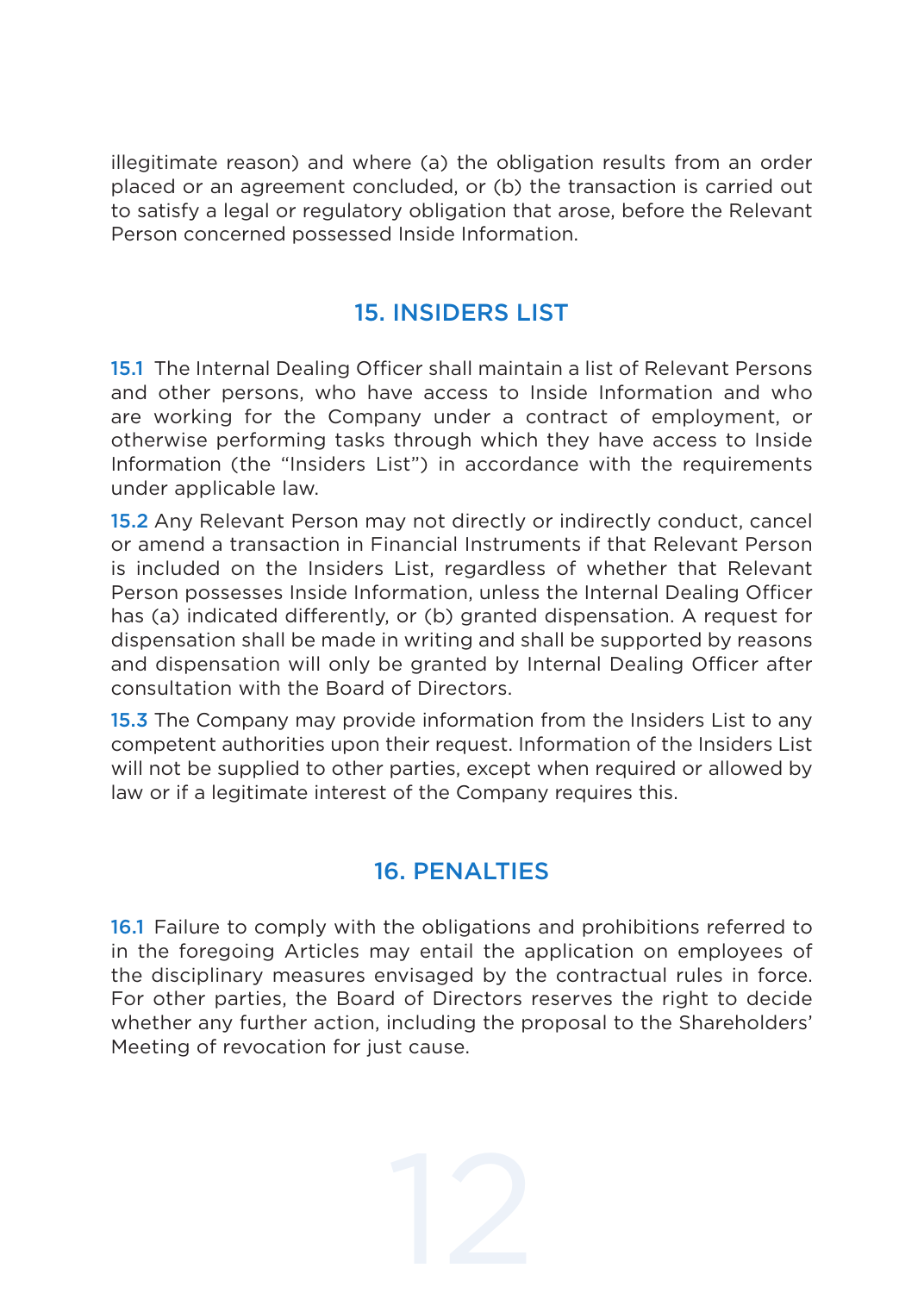16.2 Without prejudice to the provisions of Article 16.1, failure to comply with the disclosure obligations pursuant to the Policy is subject to penalty under to the national and/or EU legislation in force at the time in the field of market abuse.

16.3 The Relevant Party shall be responsible for any damage or penalty suffered by Mediaset, resulting in delays and, more generally, breach of duty or breach of the prohibitions incumbent on it under the Policy and the provisions of law and shall hold harmless and indemnify Mediaset from any damages or loss suffered by the same.

#### 17. AMENDMENTS AND SUPPLEMENTS

17.1 The Policy can be modified by the Company's Board of Directors.

17.2 The Internal Dealing Officer has the power to amend the Policy to adapt it to new standards and/or guidelines by the competent authority. The Risk and Control Committee and the Company's Board of Directors must be informed of these changes at the first meeting following the making of the changes by the Internal Dealing Officer.

17.3 The Internal Dealing Officer shall promptly inform Relevant Parties (and these shall promptly inform their Persons Closely Linked to Relevant Persons) of modifications and amendments to the Policy made in accordance with 171, and 17.2 above

#### 18. MISCELLANEOUS

18.1 The provisions of the Policy are mandatory and binding on all recipients and functions responsible for the Policy.

18.2 Compliance with the provisions of the Policy does not release the recipient from the obligation to comply with the MAR legislation and the provisions of the law and regulations applicable at the time.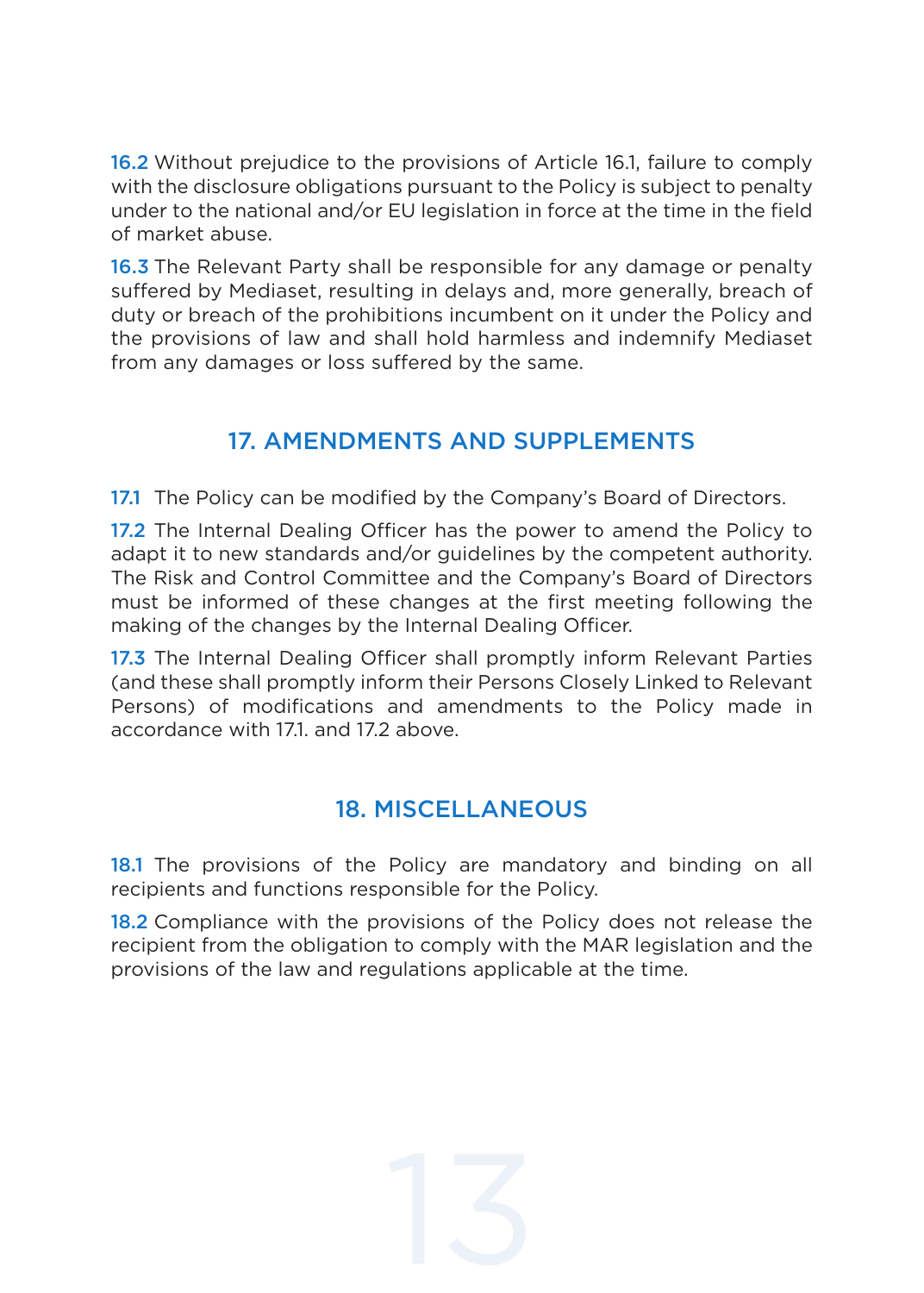#### 19. ANNEXES

The following Attachments are an integral part of the Policy:

- Attachment A, first part: List, purely indicative, of the Transactions subject to the Internal Dealing Policy;
- Attachment A, second part: List of Financial Instruments subject to the Internal Dealing Policy;
- Attachment B: Communication Form;
- Attachment C: Acceptance.

Approved by the Board of Directors of MFE-MEDIAFOREUROPE N.V. on 1st March 2022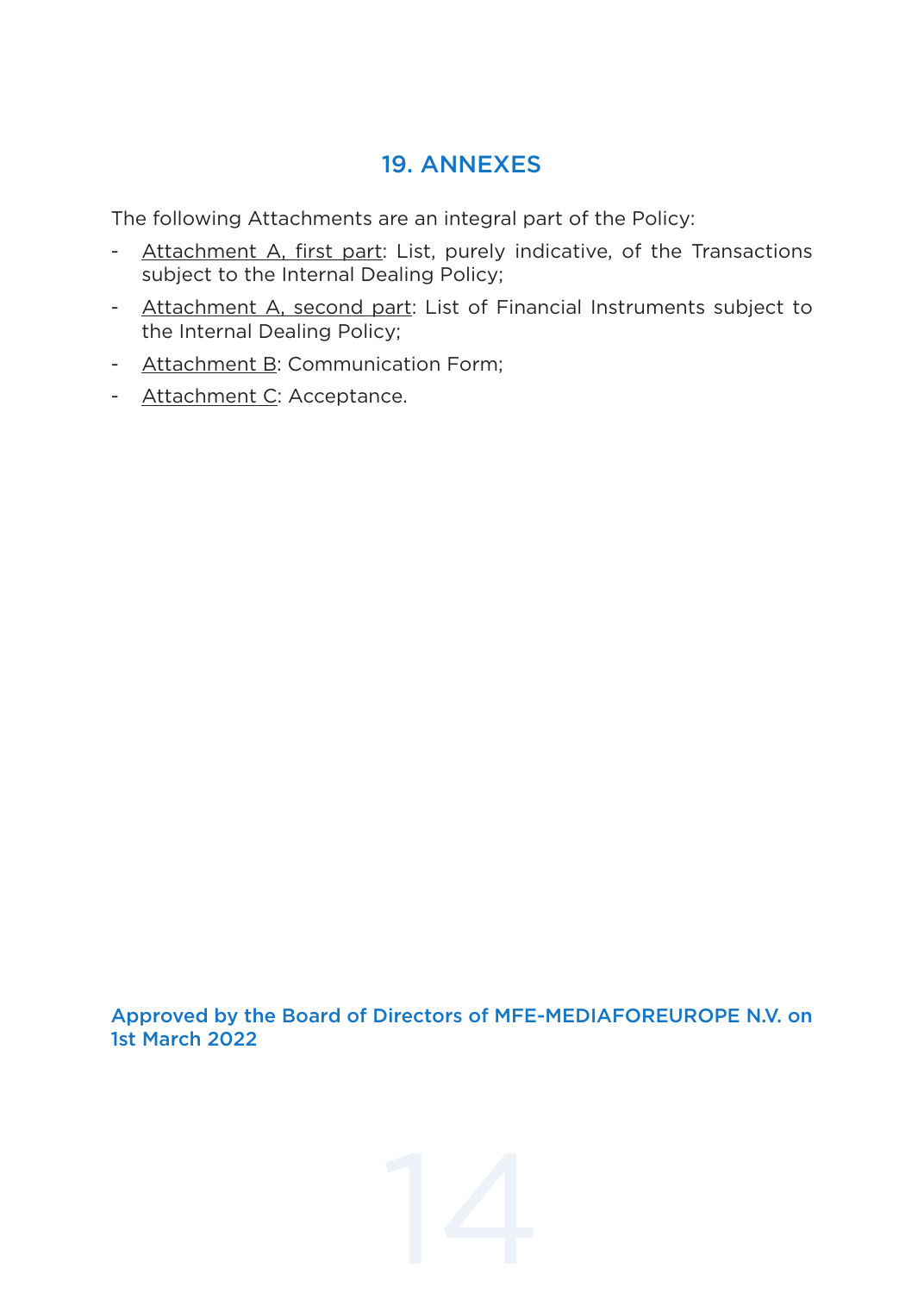## Attachment A, first part

Transactions subject to the Internal Dealing Policy and to be communicated by Relevant Parties and Persons Closely Linked to Relevant Parties shall include, without limitation:

- a) acquisition, disposal, short sale, subscription or exchange;
- b) the acceptance or the exercise of a right of option, including a right of option granted to persons who perform administrative functions, control or management or to employees as part of their remuneration due, and the disposal of shares resulting from the exercise of a right of option;
- c) adherence to exchange contracts on equity indices or the exercise of such contracts;
- d) transactions in derivatives or associated products, including transactions with cash settlement;
- e) adherence to a contract for difference relative to a financial instrument of the issuer concerned or on emissions allowances or products subject to auction on the basis of such information;
- f) the acquisition, disposal or exercise of rights, including put options and call options, and warrants;
- g) the subscription of a capital increase or an issue of debt securities;
- h) transactions in derivatives and financial instruments linked to a debt instrument from the issuer concerned, including credit default swaps;
- i) conditional transactions subject to the conditions and the actual implementation of the transactions;
- j) the automatic or non-automatic conversion of a financial instrument into another financial instrument, including the exchange of bonds convertible into shares;
- k) the gifts and donations made or received and inheritances received;
- l) transactions in the products, baskets and index derivatives, if so required by Article 19 of Regulation (EU) No. 596/2014;
- m) transactions on shares or units of investment funds, including alternative investment funds (AIFs) as set out in Article 1 of Directive 2011/61/EU of the European Parliament and of the Council<sup>1</sup>, if so required by Article 19 of Regulation (EU) No. 596/2014;

<sup>1</sup> Directive 2011/61/EU of the European Parliament and of the Council of 8 June 2011, on the managers of alternative investment funds, amending Directives 2003/41/EC and 2009/65/EC and Regulations (EC) No. 1060/2009 and (EU) No. 1095/2010 (L 174, 1.7.2011, p. 1).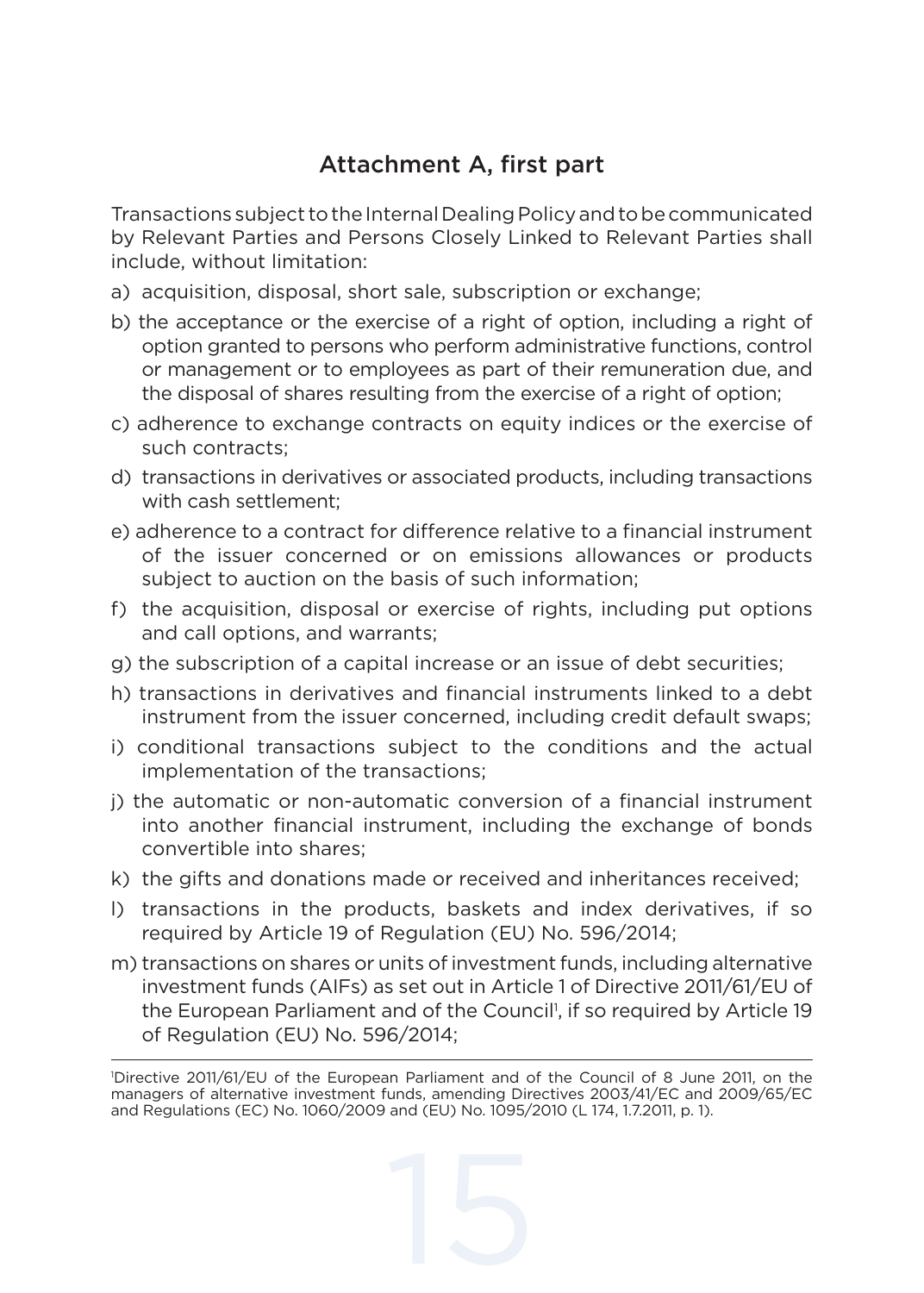- n) the transactions carried out by the manager of an AIF in which the person who performs administrative, supervisory and management or a closely linked person has made an investment, if so required by Article 19 of Regulation (EU) No. 596/2014;
- o) transactions carried out by third parties in connection with an asset management mandate or portfolio on an individual basis on behalf of or in favour of a person who performs administrative, control or management functions or a person closely linked to them;
- p) borrowing or lending of Company shares or debt securities or derivatives or other financial instruments associated with them;
- q) the pledging or lending of financial instruments carried out by or on behalf of the Relevant Parties or Persons Closely Linked to Relevant Parties;
- r) the transactions carried out by those who prepare or carry out transactions on a professional basis, or by anyone on behalf of the Relevant Parties or Persons Closely Linked to Relevant Parties, even when discretionary powers are not exercised;
- s) the transactions carried out under a life insurance policy as defined under Directive 2009/138/EC, in which:
	- i) the policyholder is a Relevant Party or a Person Closely Linked to a Relevant Party;
	- ii) the investment risk is borne by the policyholder; and
	- iii) the policyholder has the right or discretionary powers to make investment decisions regarding specific instruments covered in such life insurance policy or to execute transactions regarding specific instruments from such life insurance policy.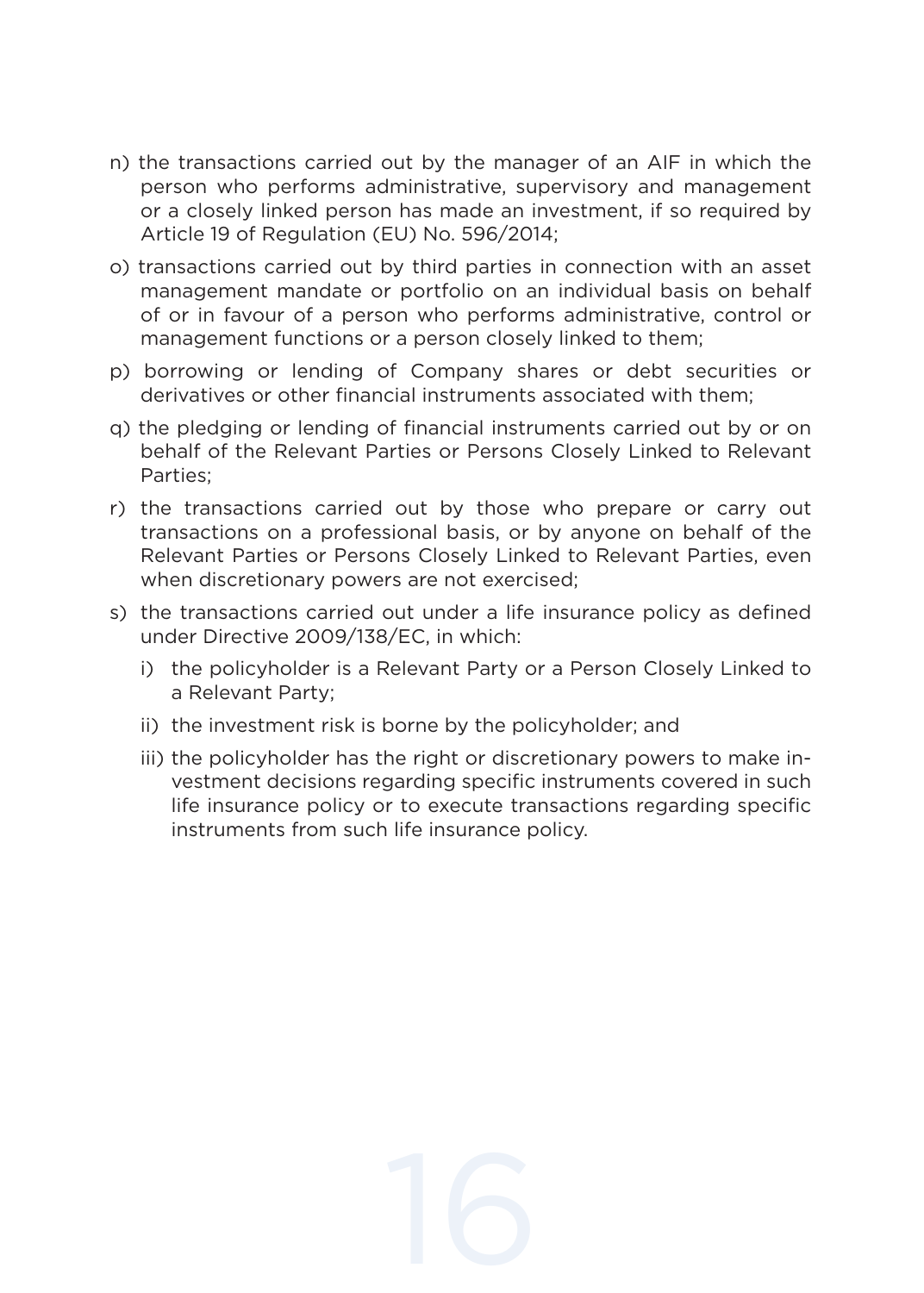#### Attachment A, second part

The Financial Instruments subject to the Policy and communicated by the Relevant Parties and Persons Closely Linked to Relevant Parties are those defined in Article 4, Article 1, item 15) of Directive 2014/65/EU, referred to in Article 3, Article 1, item 1) of Regulation (EU) No. 596/2015, and listed here:

- 1) Transferable securities.
- 2) Money market instruments.
- 3) Units in Collective Investment Undertakings.
- 4) Option contracts, futures, swaps, forward rate agreements and any other derivative contracts relating to securities, currencies, interest rates or yields, emission allowances or other derivatives financial instruments, financial indices or financial measures which can be settled physically in cash.
- 5) Option contracts, futures, swaps, forward rate agreements and any other derivative contracts related to commodities that must be settled in cash or may be settled in cash at the discretion of one of the parties (other than by reason of default or other termination event).
- 6) Option contracts, futures, swaps and any other derivatives relating to commodities that can be physically settled provided that they are traded on a Regulated Market, a Multilateral Trading Facility or an Organised Trading Facility, except for wholesale energy products traded on an Organised Trading Facility that must be physically settled.
- 7) Option contracts, futures, swaps, forwards and any other derivative contract relating to commodities that can be physically settled not otherwise mentioned in point 6 of this section and not being for commercial purposes, which have the characteristics of other derivative financial instruments.
- 8) Derivative instruments for the transfer of credit risk.
- 9) Financial contracts for differences (CFDs).
- 10)Option contracts, futures, swaps, forward rate agreements and any other derivative contracts relating to climatic variables, freight rates or inflation rates or other official economic statistics whose execution must be settled in cash or may be settled in cash at the discretion of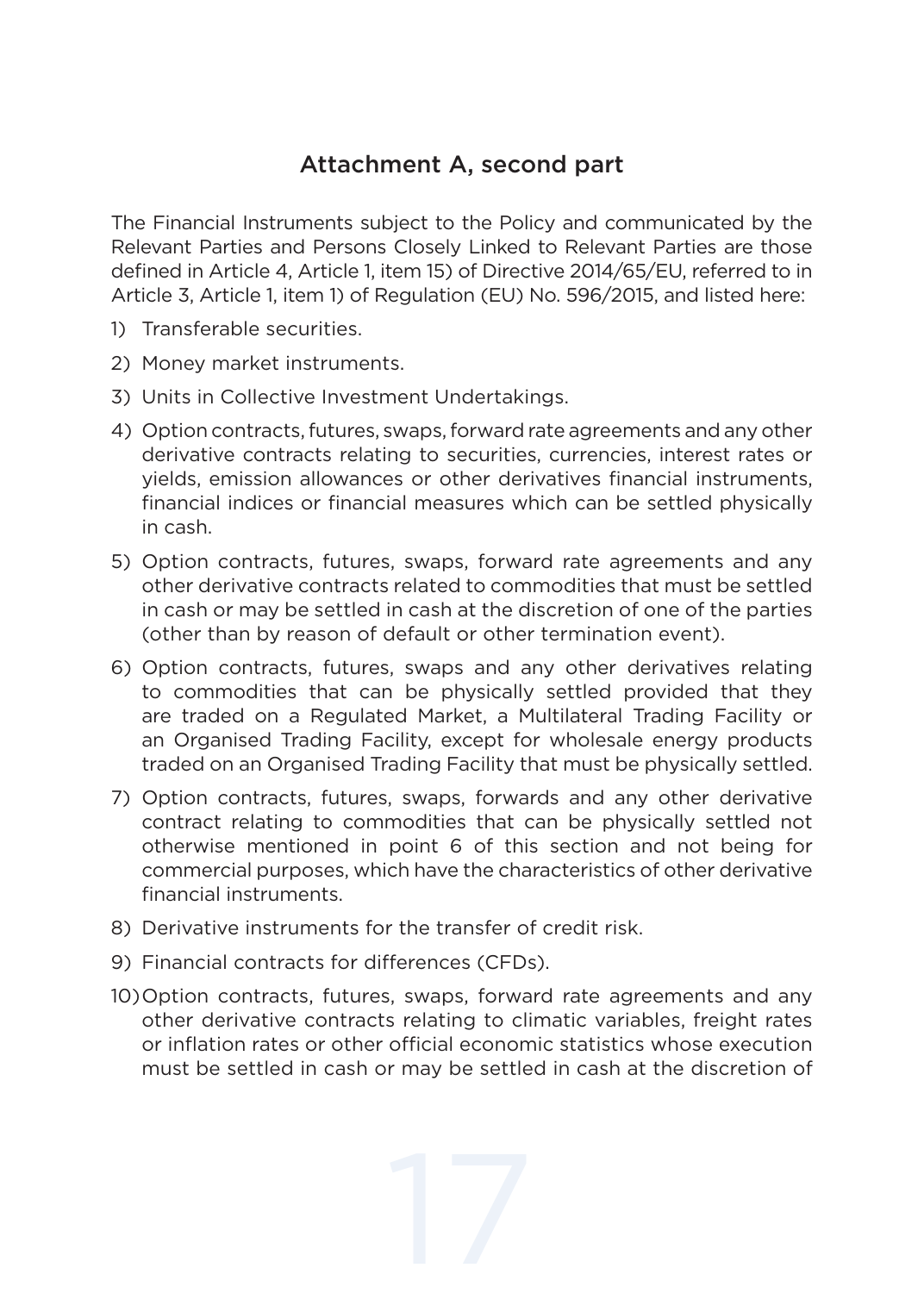one of the parties other than by reason of default or other termination event as well as any other derivative contracts relating to assets, rights, obligations, indices and measures not otherwise mentioned in this section, which have the characteristics of other derivative Financial Instruments, having regard to whether, inter alia, they are traded on a Regulated Market, on a Multilateral Trading Facility, or an Organised Trading Facility.

11) Emission allowances consisting of any unit recognised for compliance with the requirements of Directive 2003/87/EC (emission trading scheme).

.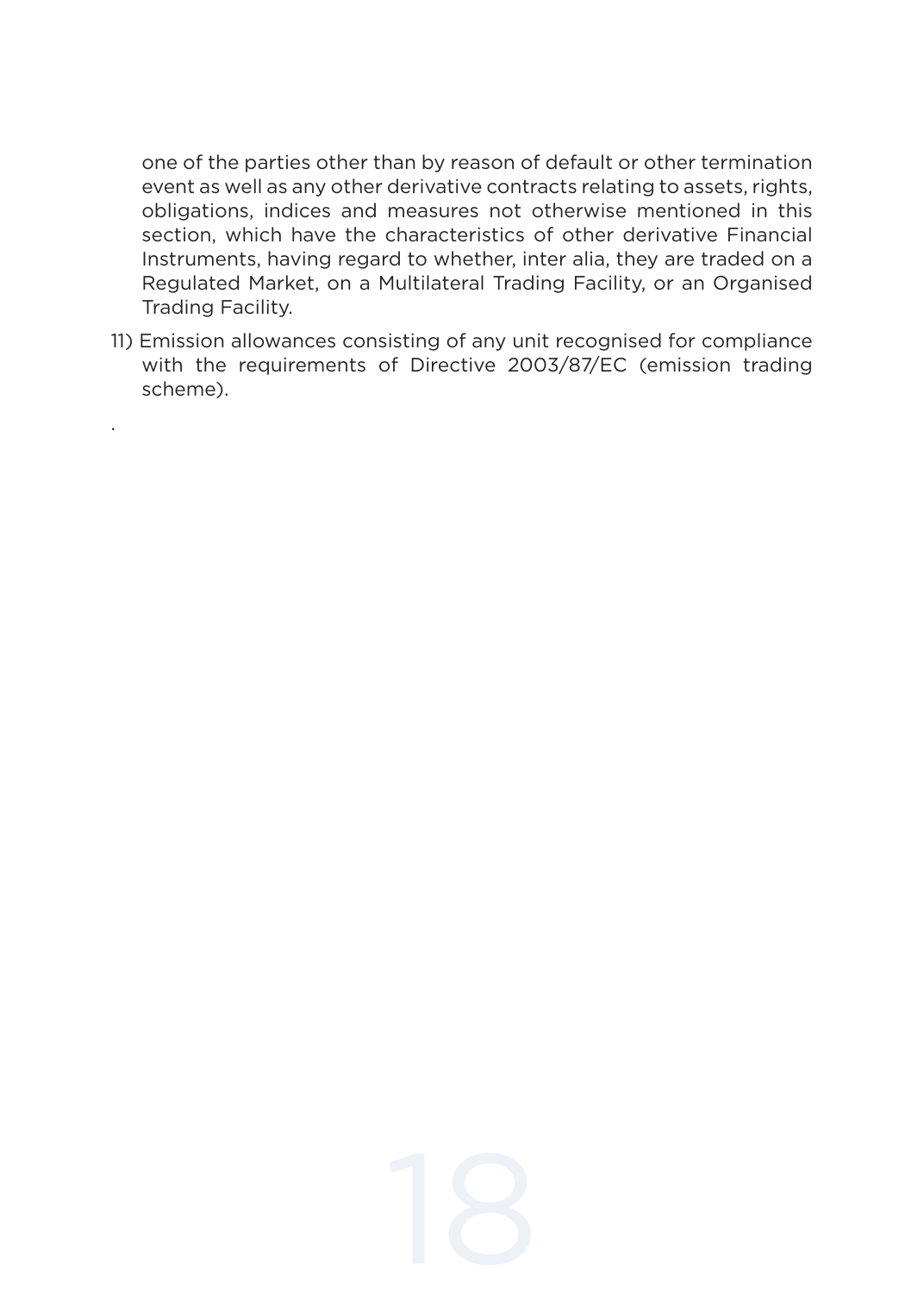## Attachment B

Template for notification and public disclosure of transactions by persons discharging managerial responsibilities and persons closely associated with them

| $\mathbf{1}$   | Details of the person discharging managerial responsibilities/<br>person closely associated                      |                                                                                                                                                                                                                                     |  |
|----------------|------------------------------------------------------------------------------------------------------------------|-------------------------------------------------------------------------------------------------------------------------------------------------------------------------------------------------------------------------------------|--|
| a)             | Name                                                                                                             | [For natural persons: the first name and the last<br>name(s).7<br>[For legal persons: full name including legal form as<br>provided for in the register where it is incorporated,<br>if applicable.1                                |  |
| $\overline{2}$ | Reason for the notification                                                                                      |                                                                                                                                                                                                                                     |  |
| a)             | Position/status                                                                                                  | [For persons discharging managerial responsibilities:<br>the position occupied within the issuer, emission<br>allowances market participant/auction platform/<br>auctioneer/auction monitor should be indicated, e.g.<br>CEO, CFO.1 |  |
|                |                                                                                                                  | [For persons closely associated,                                                                                                                                                                                                    |  |
|                |                                                                                                                  | - An indication that the notification concerns a<br>person closely associated with a person discharging<br>managerial responsibilities;                                                                                             |  |
|                |                                                                                                                  | - Name and position of the relevant person<br>discharging managerial responsibilities.]                                                                                                                                             |  |
| b)             | Initial<br>notification/<br>Amendment                                                                            | <i>Endication that this is an initial notification or</i><br>an amendment to prior notifications. In case of<br>amendment, explain the error that this notification<br>is amending.                                                 |  |
| 3              | Details of the issuer, emission allowance market participant, auction<br>platform, auctioneer or auction monitor |                                                                                                                                                                                                                                     |  |
| a)             | Name                                                                                                             | [Full name of the entity.]                                                                                                                                                                                                          |  |
| b)             | LEI                                                                                                              | [Legal Entity Identifier code in accordance with ISO<br>17442 LEI code.1                                                                                                                                                            |  |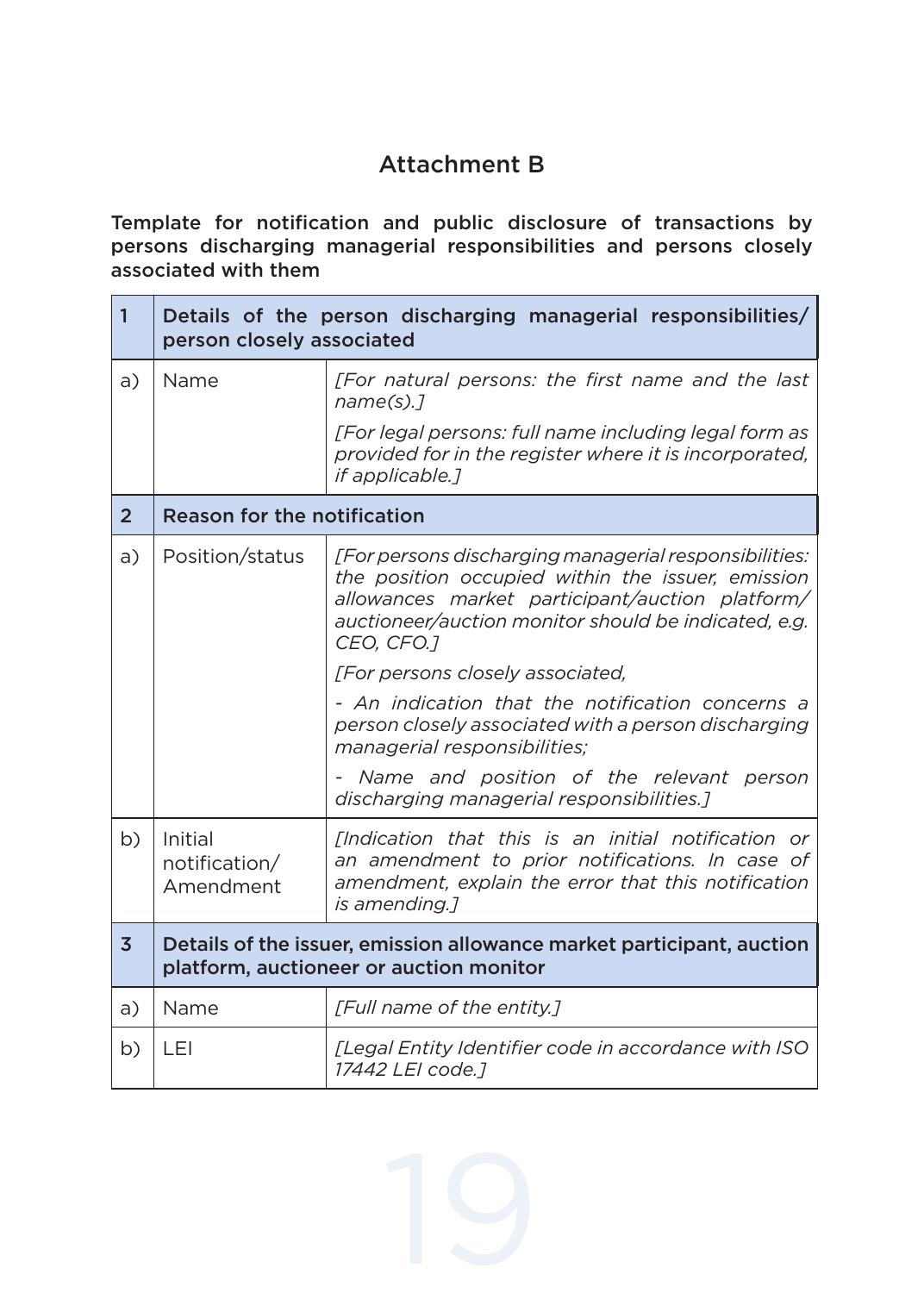| $\overline{4}$ | Details of the transaction(s): section to be repeated for (i) each<br>type of instrument; (ii) each type of transaction; (iii) each date; and<br>(iv) each place where transactions have been conducted |                                                                                                                                                                                                                                                                                                                                                                                                                                                                                                                                                                                                                                                                               |                                                                                                                                                                                                                                                                                                                                         |
|----------------|---------------------------------------------------------------------------------------------------------------------------------------------------------------------------------------------------------|-------------------------------------------------------------------------------------------------------------------------------------------------------------------------------------------------------------------------------------------------------------------------------------------------------------------------------------------------------------------------------------------------------------------------------------------------------------------------------------------------------------------------------------------------------------------------------------------------------------------------------------------------------------------------------|-----------------------------------------------------------------------------------------------------------------------------------------------------------------------------------------------------------------------------------------------------------------------------------------------------------------------------------------|
| a)             | Description of<br>the financial<br>instrument.<br>type of<br>instrument<br>Identification<br>code                                                                                                       | [- Indication as to the nature of the instrument:<br>- a share, a debt instrument, a derivative or a financial<br>instrument linked to a share or a debt instrument:<br>- an emission allowance, an auction product based on<br>an emission allowance or a derivative relating to an<br>emission allowance.<br>- Instrument identification code as defined under<br>Commission Delegated Regulation supplementing<br>Regulation (EU) No 600/2014 of the European<br>Parliament and of the Council with regard to regulatory<br>technical standards for the reporting of transactions<br>to competent authorities adopted under Article 26 of<br>Regulation (EU) No 600/2014.] |                                                                                                                                                                                                                                                                                                                                         |
| b)             | Nature of the<br>transaction                                                                                                                                                                            | [Description of the transaction type using, where<br>applicable, the type of transaction identified in Article<br>10 of the Commission Delegated Regulation (EU)<br>2016/522 <sup>1</sup> adopted under Article 19(14) of Regulation<br>(EU) No 596/2014 or a specific example set out in<br>Article 19(7) of Regulation (EU) No 596/2014.<br>Pursuant to Article 19(6)(e) of Regulation (EU) No<br>596/2014, it shall be indicated whether the transaction<br>is linked to the exercise of a share option programme.]                                                                                                                                                        |                                                                                                                                                                                                                                                                                                                                         |
| $\mathsf{C}$ ) | Price(s) and                                                                                                                                                                                            | Price(s)                                                                                                                                                                                                                                                                                                                                                                                                                                                                                                                                                                                                                                                                      | Volume(s)                                                                                                                                                                                                                                                                                                                               |
|                | volume(s)                                                                                                                                                                                               |                                                                                                                                                                                                                                                                                                                                                                                                                                                                                                                                                                                                                                                                               |                                                                                                                                                                                                                                                                                                                                         |
|                |                                                                                                                                                                                                         | presented above, inserting as many lines as needed.                                                                                                                                                                                                                                                                                                                                                                                                                                                                                                                                                                                                                           | [Where more than one transaction of the same<br>nature (purchases, sales, lendings, borrows, ) on the<br>same financial instrument or emission allowance are<br>executed on the same day and on the same place of<br>transaction, prices and volumes of these transactions<br>shall be reported in this field, in a two columns form as |

1 Commission Delegated Regulation (EU) 2016/522 of 17 December 2015 supplementing Regulation (EU) No 596/2014 of the European Parliament and of the Council as regards an exemption for certain third countries public bodies and central banks, the indicators of market manipulation, the disclosure thresholds, the competent authority for notifications of delays, the permission for trading during closed periods and types of notifiable managers' transactions (see page 1 of this Official Journal).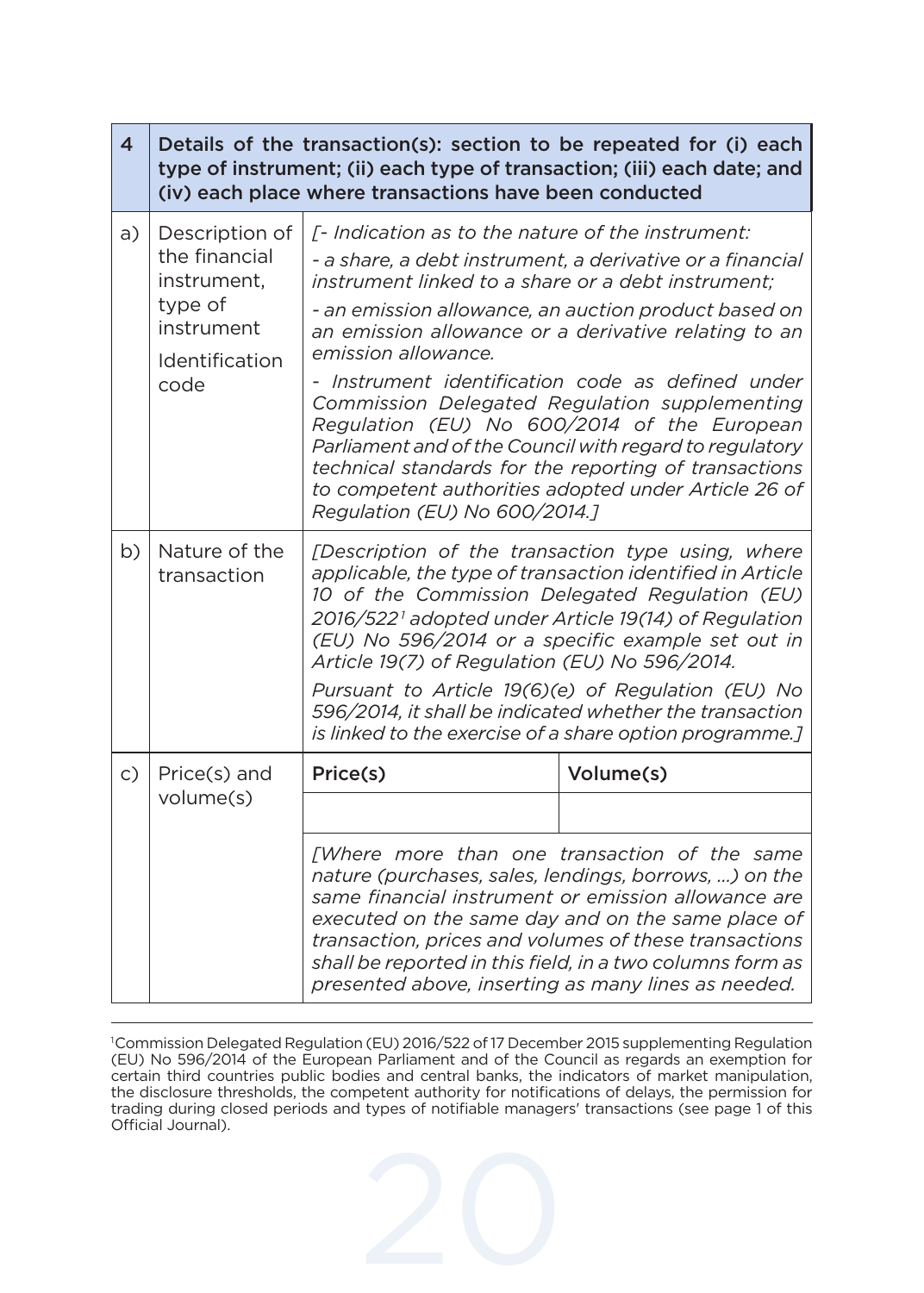| c) | Price(s) and<br>volume(s)  | Using the data standards for price and quantity, including<br>where applicable the price currency and the quantity<br>currency, as defined under Commission Delegated<br>Regulation supplementing Regulation (EU) No 600/2014<br>of the European Parliament and of the Council with regard<br>to regulatory technical standards for the reporting of<br>transactions to competent authorities adopted under<br>Article 26 of Regulation (EU) No 600/2014.] |
|----|----------------------------|------------------------------------------------------------------------------------------------------------------------------------------------------------------------------------------------------------------------------------------------------------------------------------------------------------------------------------------------------------------------------------------------------------------------------------------------------------|
| d) | Aggregated<br>information  | [The volumes of multiple transactions are aggregated<br>when these transactions:                                                                                                                                                                                                                                                                                                                                                                           |
|    | Aggregated                 | - relate to the same financial instrument or emission<br>allowance:                                                                                                                                                                                                                                                                                                                                                                                        |
|    | volume                     | - are of the same nature;                                                                                                                                                                                                                                                                                                                                                                                                                                  |
|    | - Price                    | - are executed on the same day; and                                                                                                                                                                                                                                                                                                                                                                                                                        |
|    |                            | - are executed on the same place of transaction.                                                                                                                                                                                                                                                                                                                                                                                                           |
|    |                            | Using the data standard for quantity, including where<br>applicable the quantity currency, as defined under<br>Commission Delegated Regulation supplementing<br>Regulation (EU) No 600/2014 of the European Parliament<br>and of the Council with regard to regulatory technical<br>standards for the reporting of transactions to competent<br>authorities adopted under Article 26 of Regulation (EU)<br>No 600/2014.]                                   |
|    |                            | <b><i>TPrice information:</i></b>                                                                                                                                                                                                                                                                                                                                                                                                                          |
|    |                            | - In case of a single transaction, the price of the single<br>transaction:                                                                                                                                                                                                                                                                                                                                                                                 |
|    |                            | - In case the volumes of multiple transactions are<br>aggregated: the weighted average price of the aggregated<br>transactions.                                                                                                                                                                                                                                                                                                                            |
|    |                            | Using the data standard for price, including where<br>applicable the price currency, as defined under Commission<br>Delegated Regulation supplementing Regulation (EU) No<br>600/2014 of the European Parliament and of the Council<br>with regard to regulatory technical standards for the<br>reporting of transactions to competent authorities adopted<br>under Article 26 of Regulation (EU) No 600/2014.]                                            |
| e) | Date of the<br>transaction | [Date of the particular day of execution of the notified<br>transaction.                                                                                                                                                                                                                                                                                                                                                                                   |
|    |                            | Using the ISO 8601 date format: YYYY-MM-DD; UTC time.]                                                                                                                                                                                                                                                                                                                                                                                                     |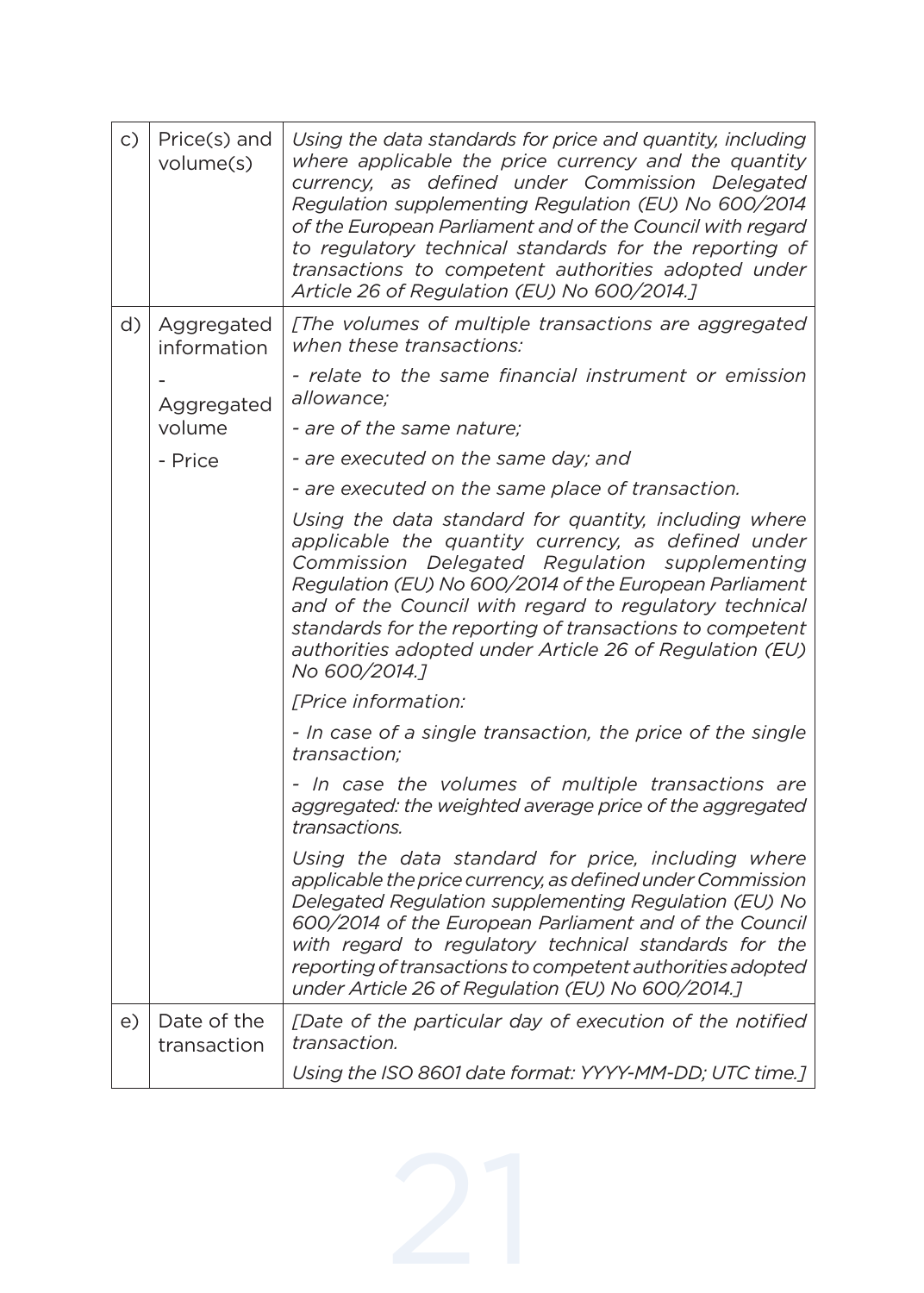| Place of the<br>transaction | <i>[Name and code to identify the MiFID trading venue, the</i><br>systematic internaliser or the organised trading platform<br>outside of the Union where the transaction was executed<br>as defined under Commission Delegated Regulation<br>supplementing Regulation (EU) No 600/2014 of the<br>European Parliament and of the Council with regard<br>to regulatory technical standards for the reporting of<br>transactions to competent authorities adopted under<br>Article 26 of Regulation (EU) No 600/2014, or |
|-----------------------------|------------------------------------------------------------------------------------------------------------------------------------------------------------------------------------------------------------------------------------------------------------------------------------------------------------------------------------------------------------------------------------------------------------------------------------------------------------------------------------------------------------------------|
|                             | if the transaction was not executed on any of the<br>above mentioned venues, please mention 'outside a<br>trading venue'.1                                                                                                                                                                                                                                                                                                                                                                                             |

#### [INITIALLED, DATED AND SIGNED]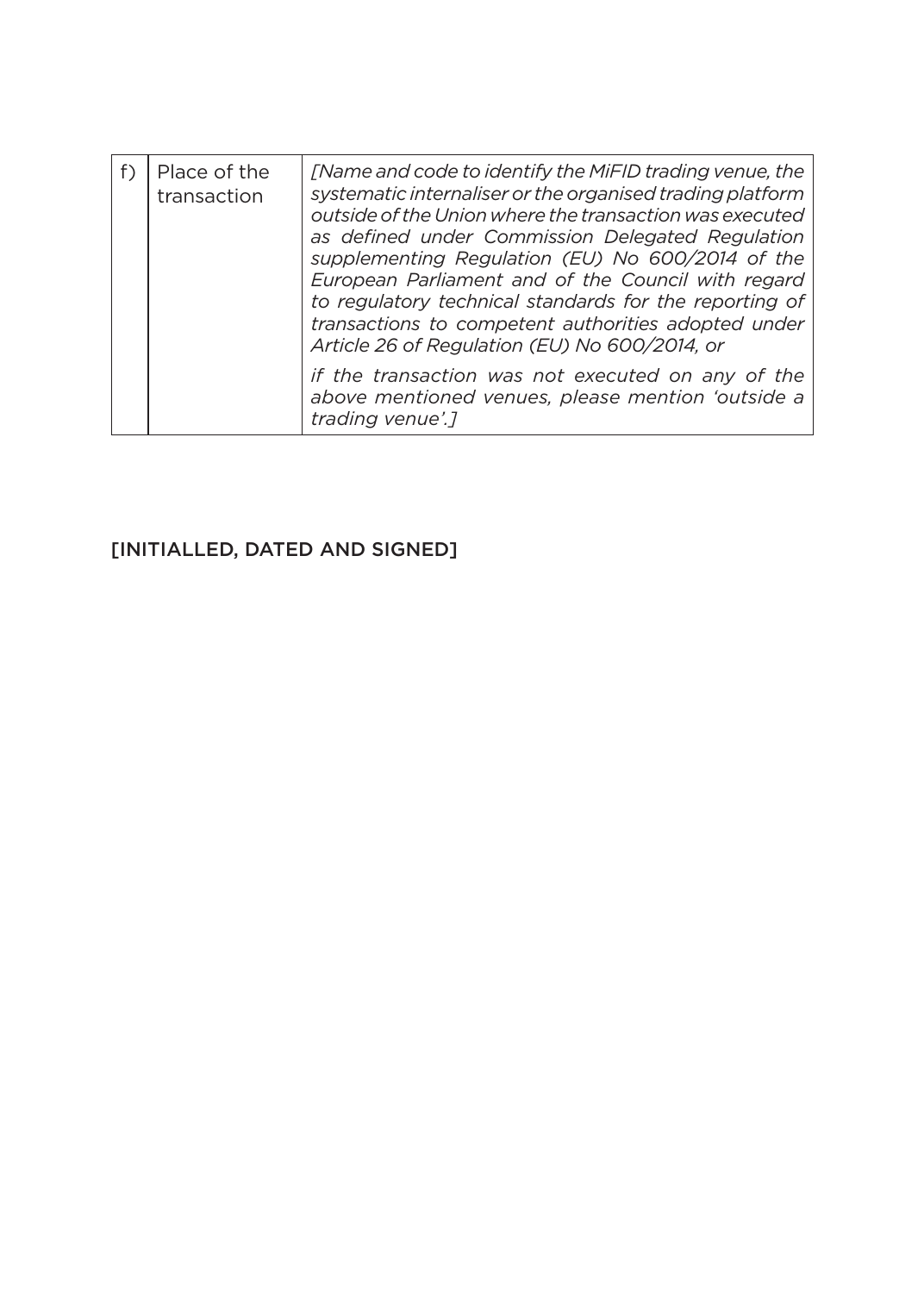### Attachment C

#### Acceptance

#### To the kind attention of the Internal Dealing Policy Officer, Ms. Emanuela Bianchi.

#### Oggetto: MFE-MEDIAFOREUROPE N.V. - Internal Dealing

Dear Sirs,

Noting that I was identified as a Relevant Party pursuant to the Internal Dealing procedure updated by MFE-MEDIAFOREUROPE N.V. on 1st March 2022, I, the undersigned [Given name, surname, personal data and position of the Relevant Party]

- note that my given name and surname have been included in the list of Relevant Parties pursuant to the Policy;
- declare to have received the Policy and that I am sending back a signed and sealed copy to denote my acknowledgement and acceptance;
- at the foot of this communication there is a list of Persons Closely Linked to me (as identified in the Policy), drafted and signed;
- I confer on the Company the assignment to carry out the communication to AFM of Relevant Transactions concluded by me in the conditions laid down in the Policy; [Note: *item that the Relevant Party must check if intending to personally make the communications to AFM of the Transactions performed by it*];
- I undertake to respect all my obligations as required by the Internal Dealing Policy, including that of making known to the Persons Closely Linked to me, as defined in Article 4.2 of the Policy, the reporting obligations laid down in Article 19 of Regulation (EU) 596/2014 and the Policy as well as to ensure that those Persons Closely Linked to me may fulfil these obligations;
- for the purposes of keeping the List of Relevant Parties and Closely Linked Persons, I indicate the following names of the Persons Closely Linked to me, containing their identification data and undertaking to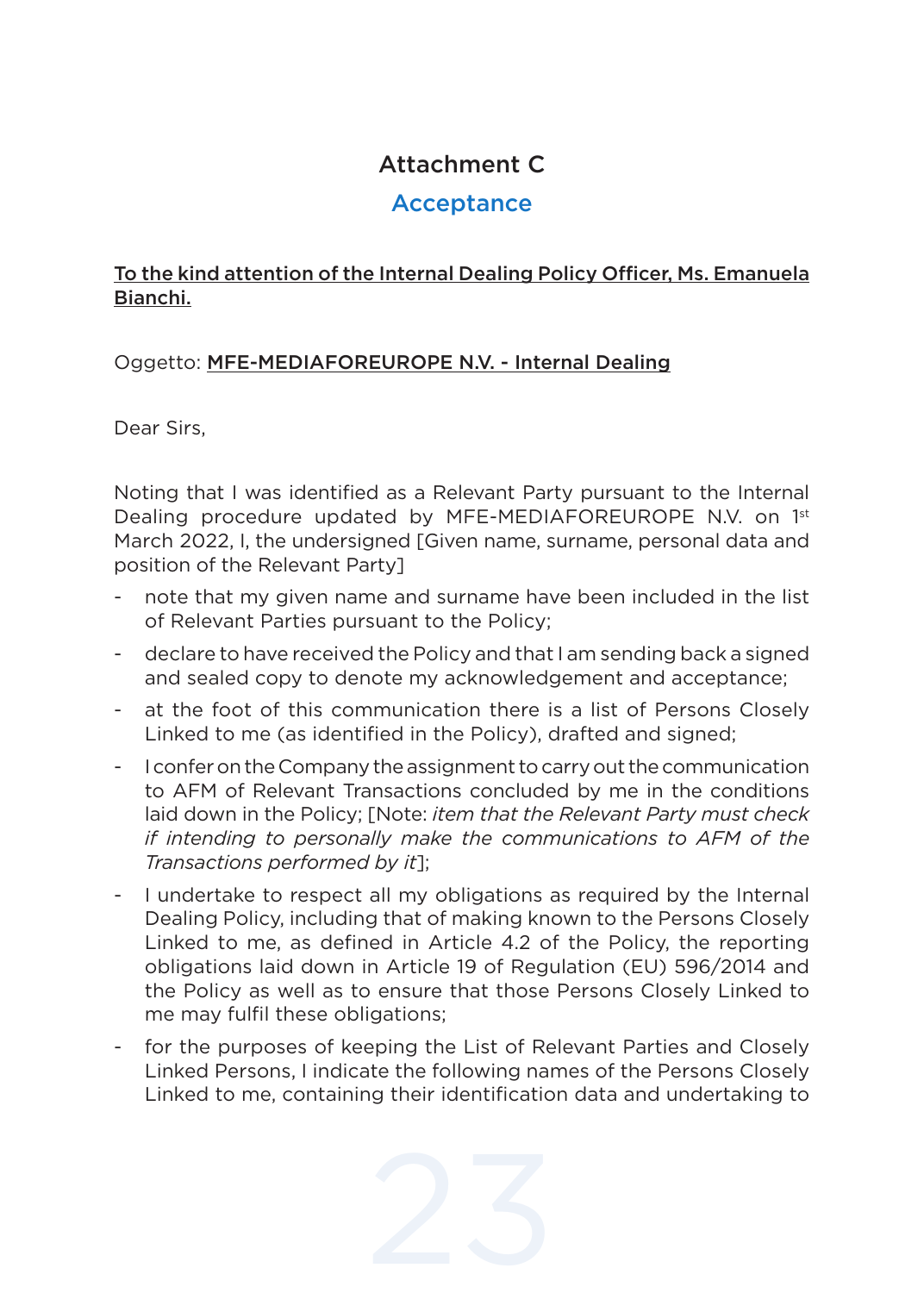promptly notify the Supervisor in writing of any change in the information reported therein:

| Name and<br>surname/<br>Company name | <b>Place and date</b><br>of birth/<br>Address of<br>company<br>headquarters | Tax code | Type of link |
|--------------------------------------|-----------------------------------------------------------------------------|----------|--------------|
|                                      |                                                                             |          |              |
|                                      |                                                                             |          |              |
|                                      |                                                                             |          |              |

- I note that the failure to fulfil the reporting obligations pursuant to Article 19 of Regulation (EU) 596/2014 may lead to the sanctions provided for in Article 30 of Regulation (EU) 596/2014.

Signature **Name and surname** 

#### Privacy Notice pursuant to Article 13 of General Data Protection Regulation (GDPR)

Pursuant to Article 13 of General Data Protection Regulation EU 2016/679 ("GDPR") and the national privacy legislation, the following information is provided.

The personal data given by "Relevant Parties" and also related to "Persons Closely Linked to Relevant Parties" pursuant to the Policy will be used, with or without the aid of electronic instruments and any possible software for the sole purpose of complying with the provisions of law or regulation, including at European level, as well as the provisions of the Policy. The data can be entered, including in summary form, in the Financial Statements and Corporate Governance documents of MFE-MEDIAFOREUROPE N.V.

The data subjects may exercise, pursuant to GDPR, the right to access their personal data, to request correction, updating and cancellation if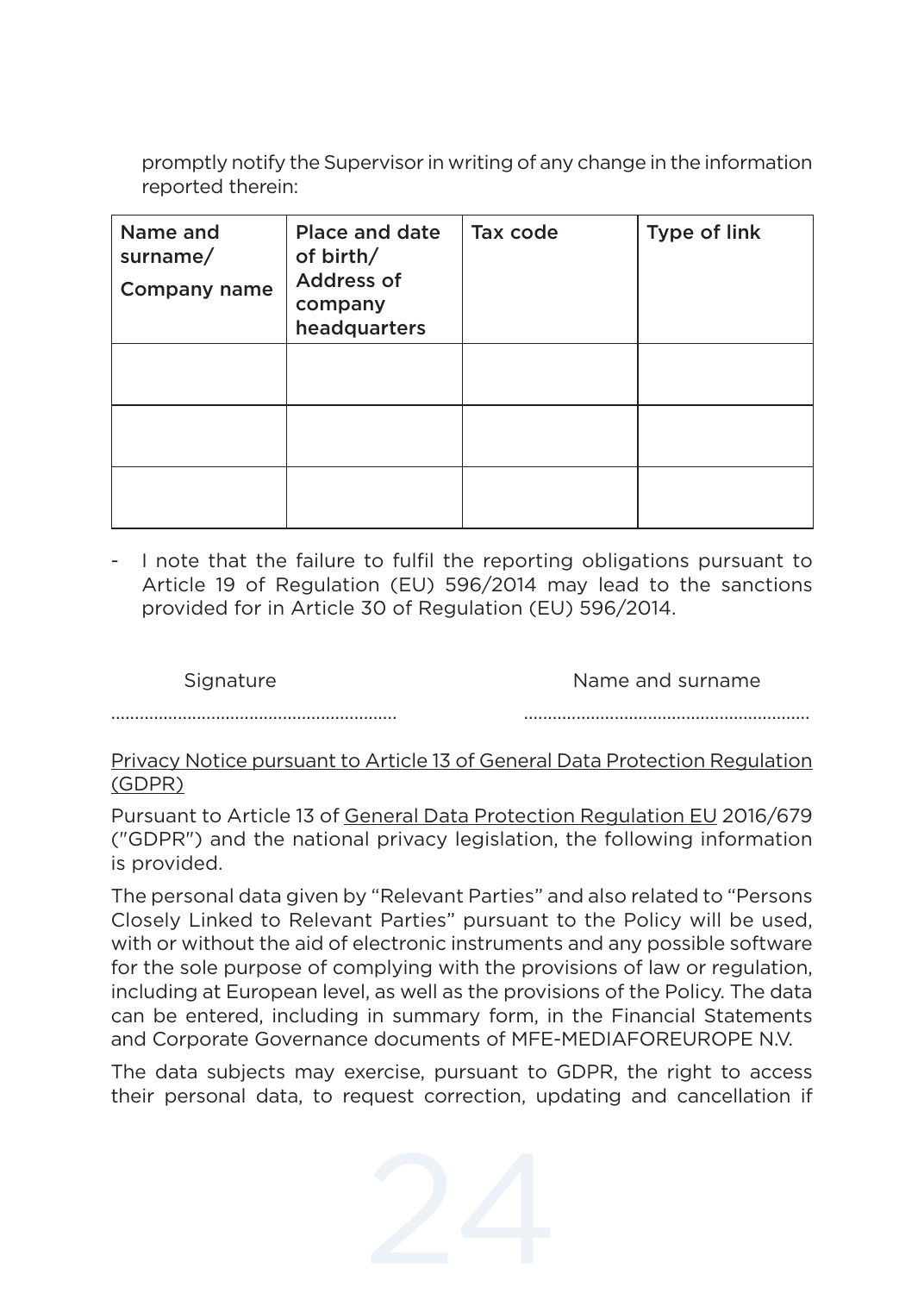incomplete, incorrect or collected in violation of the law, and to oppose their processing for legitimate reasons. At any time, they can make a complaint to the competent supervisory authority (Italian Data Protection Authority), pursuant to art. 77 GDPR, if they believe that the data processing is contrary to current privacy legislation.

The exercise of rights must be done by contacting the following e-mail address direzione.affarisocietari@mediaset.it enclosing a copy of your identity document.

The Data Controller is MFE-MEDIAFOREUROPE N.V. with registered office in Amsterdam (The Netherlands) - Office address and tax residence Viale Europa 46, 20093 Cologno Monzese (Milan - Italy).

Date ........................................ Signature ............................................................